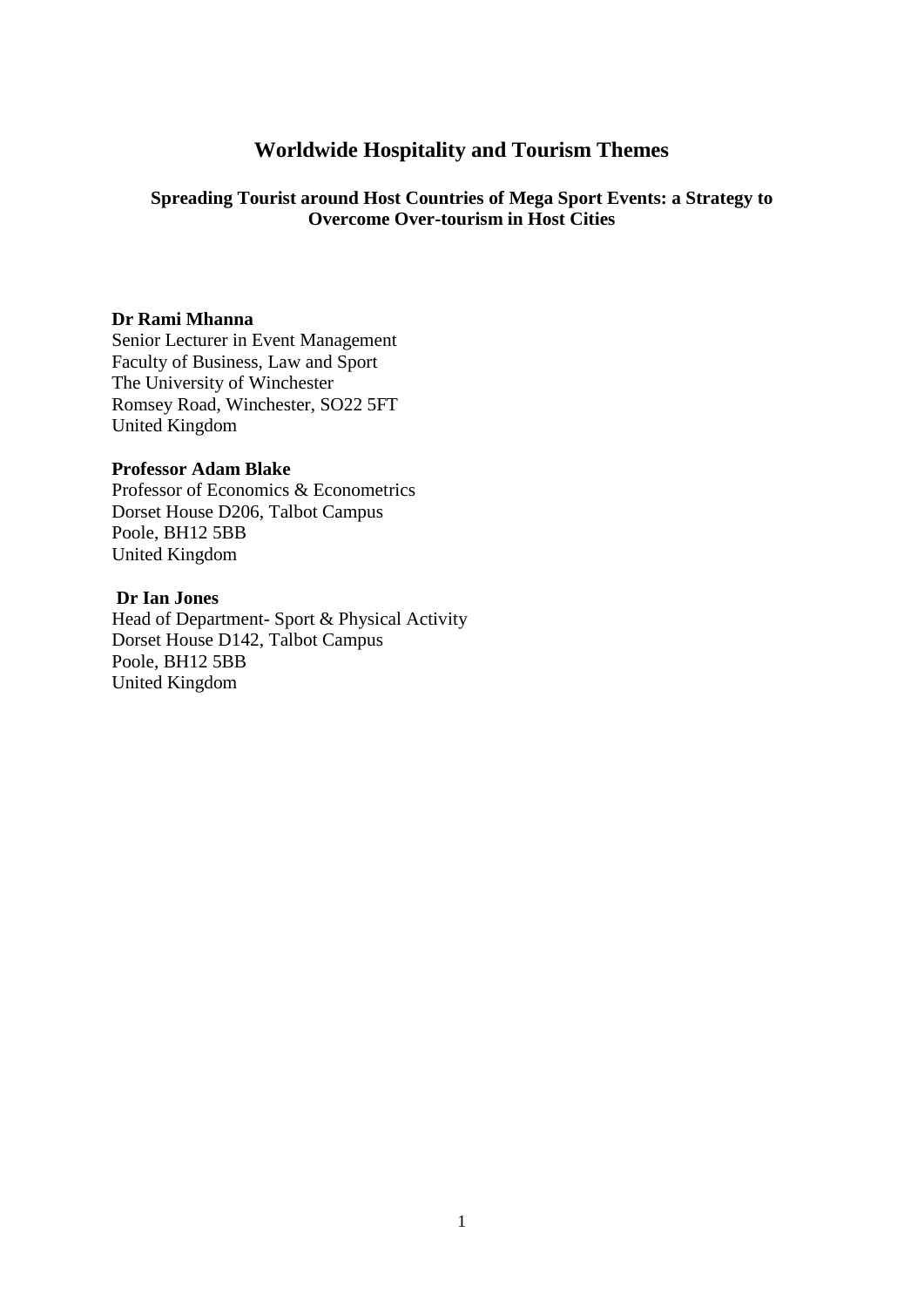# **Abstract**

**Purpose** – The study aims to recommend initiatives that can be adopted to overcome overtourism in host destinations of mega sport events.

**Design/methodology/approach** – The study adopt qualitative research design that involved 20 semi-structured interviews with key informant stakeholders of the London 2012 Olympic Games. An exploratory case study approach was used to investigate strategies used to leverage tourism benefits in host destinations, and we used thematic analysis to present strategies to overcome over-tourism in host cities.

**Findings –** This study emphasises the need for spreading tourists beyond the host city as a main strategy. To do so, three main initiatives were recommended: (1) Spreading domestic tourism outside the host city, (2) Showcasing destination beyond the host city and (3) Promoting regional collaboration.

**Research implications –** This research provides tourism practitioners and DMOs in host destinations of mega sport events with an advanced strategic insights to capitalise on mega sport events. We suggest considering the events as a *"theme"* through event planning process in order overcome potential over-tourism in unique host cities.

**Originality/value –** As over-tourism is mainly researched form impacts points of view on visited destinations, this study argue that over-tourism can be generated by mega sport events. The paper offers an extended insight into overcoming over-tourism by implementing strategic event tourism leveraging initiatives that can be extended in use to reach geographic areas beyond host cities of mega sport events.

**Keywords:** Over-tourism, Mega Sport Events, Host City, Non-host City, Olympic Games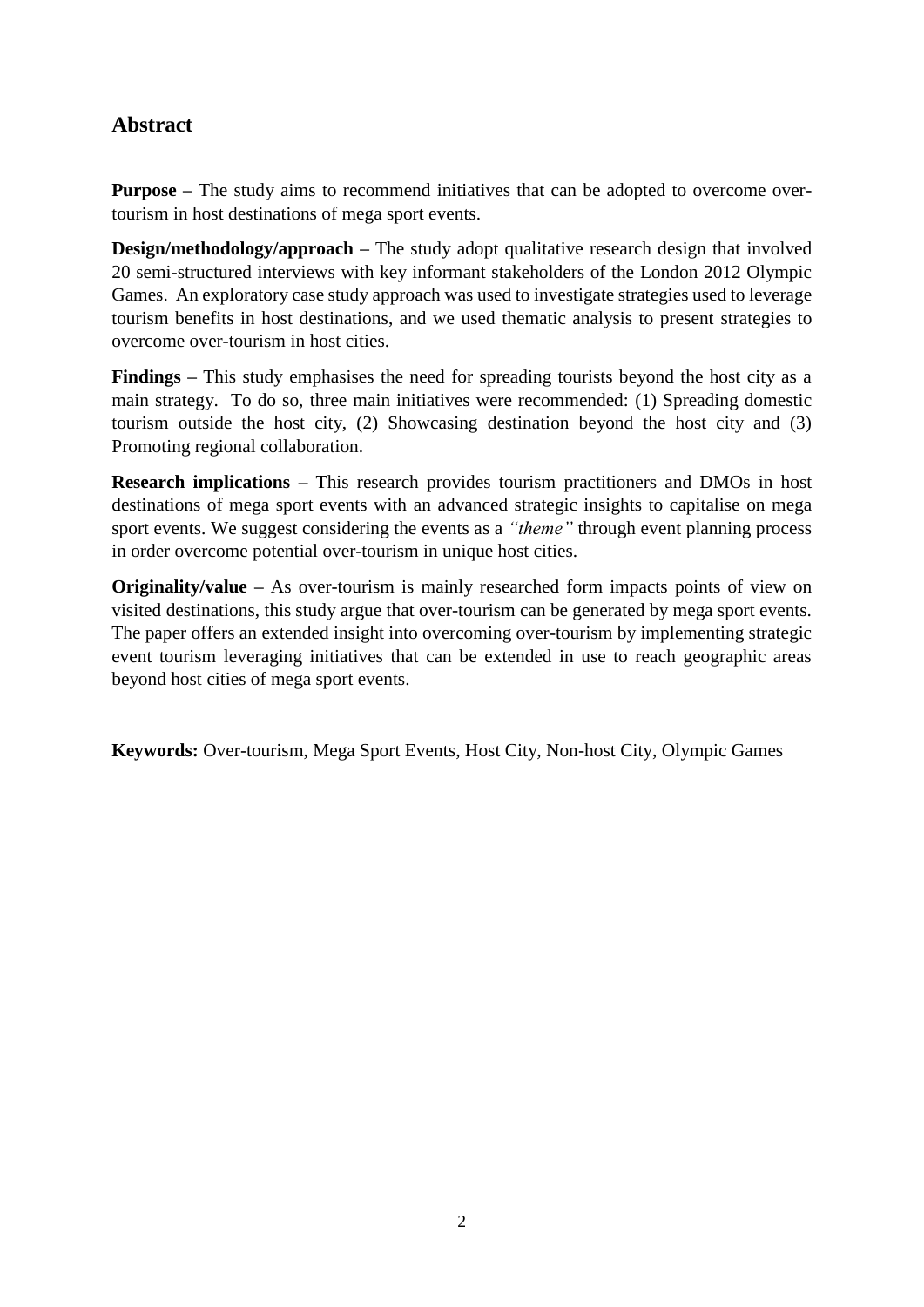#### **1. Introduction**

Sport event tourism have always been an important pillars of the tourism sector (Daniels *et al*., 2003; Mhanna *et al*., 2017; Schulenkorf and Schlenker, 2017). This is because it is associated with a vast variety of tourism products offered in event destinations. An important category of tourism involves attending sporting events as the primary factor for travelling to host destinations (Faulkner *et al*., 1998; Gibson *et al*., 2003; Kriemadis and Kartakoullis, 2009; Weed, 2001). In the last few decades, mega sport events such as the Olympic Games became a determining factor for travel that is capitalised on by host destinations to enhance their image worldwide and appeal to the wide range of visitors (Chalip *et al*., 1998). Therefore, because of the sports function in such destinations, visitor activities are enhanced or created to produce an autonomous formulas of travel and tourism (Higham, 2007; O'Brien and Chalip, 2008). The Olympic Games as a mega sport event is a complex project and subject to destinations' tourism development strategy (Broudehoux and Sanchez, 2015), and requires long-term strategic planning (Chalip, 2004; Higham, 2007; Preuss, 2007; Mhanna *et al*., 2017), to generate significant tourism impacts (Chalip, 2004; Essex and Chalkley, 2004).

Securing the right to host the Olympic Games brings public and private sector interests to execute development projects that thought to distribute significant impact within and beyond their host cities (Roult *et al*., 2015; Smith, 2012 & 2014). Since London in 2005 won the bid to host the 2012 Games, there was an obligation to strategically design initiatives to ensure long-term tourism legacy for the UK as a host nation, particular that London was considered a unique tourism destination. In the early stages of planning for the London 2012 Olympic Games, setting strategic objectives by different stakeholders within host cities and beyond proved to be a challenging exercise. Aptly, there was an intention not only to benefit London as a host city, but also to have a long-term tourism strategy for the whole of the country. However, such an objectives normally face ideological, economic, social and political challenges due to the nature of stakeholders' conflicting interests (Raco and Tunnet, 2010 references). In such phenomenon, the power of the large Olympic project may connect beneficiaries of various interests (Horne and Manzenreiter, 2006). Bramwell (1997), Cashman (1999) and Getz (1991, 2008) all wrote about the importance of setting core objectives, with coherent coordinated leveraging activities before hosting the event.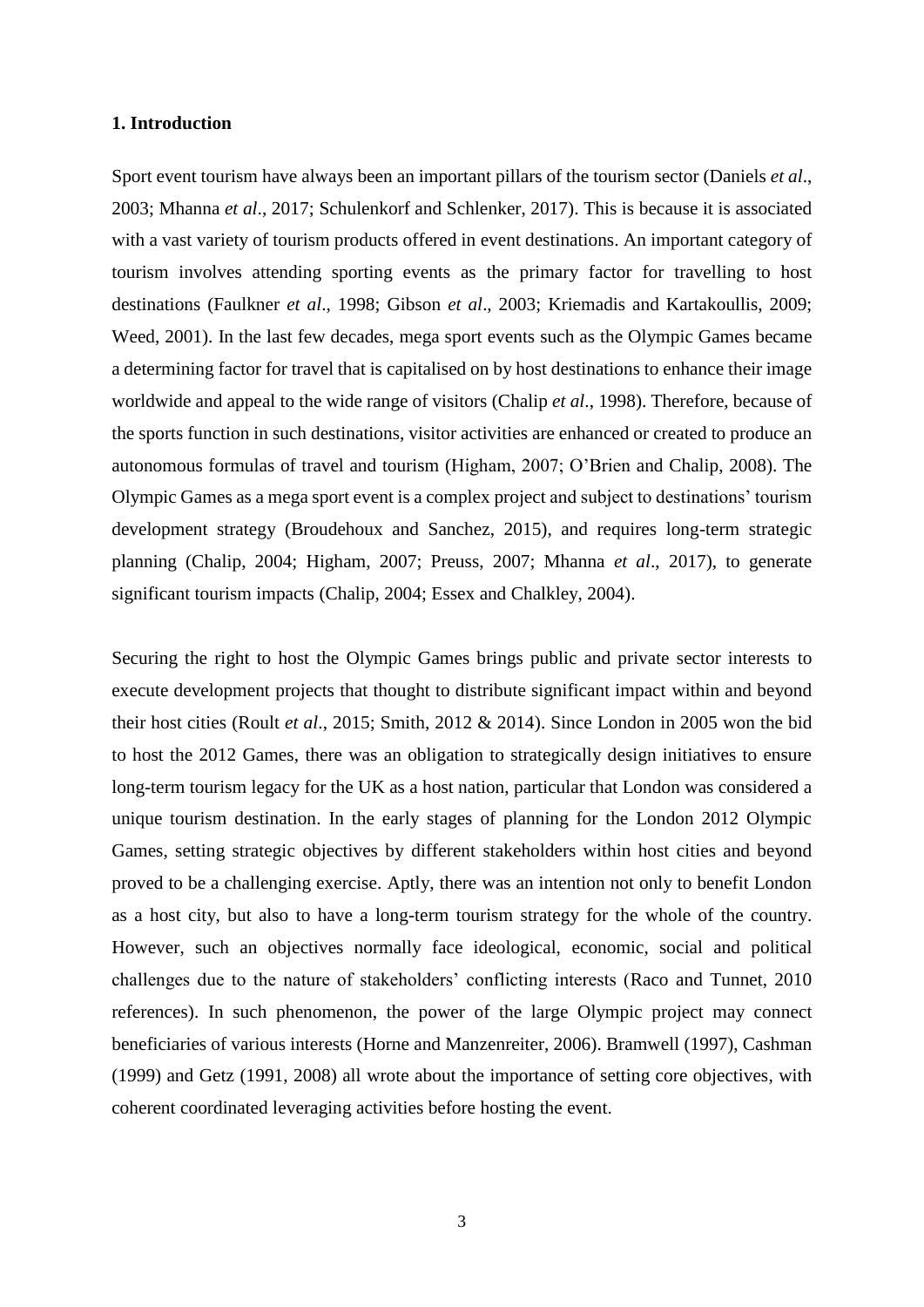However, major stakeholders such as the local organising committee of the Olympic Games (OCOG) may negatively affected such long-term vision by giving much attention to the 16 days of event operation and satisfying strategic partners and sponsors rather than contributing to a forward-looking strategy (Mhanna *et al*., 2018). Getz (2008) and Preuss (2007) voiced related concerns in their research and called for joint-up approach by mega events stakeholders. Given the practical nature of this research and its implications, we reflect on such concern and we respond to research calls in this context (Smith, 2014; Mhanna *et al*., 2017 and Wynsberghe, 2016). We present the case of the London 2012 project, where tourism and non-tourism stakeholders attempted to adopt a forward looking strategy that is in line with clear goal set of leveraging tourism beyond the host city. This paper contributes by presenting analysis of stakeholders' leveraging initiatives to benefit destinations beyond host cities from event tourism activities, and simultaneously contribute to overcoming over-tourism in host cities.

Structurally, the following sections provide a background of over-tourism and its potentials in major cities. We draw on potential over-tourism issues in host cities of mega sport events as a rationale for this research to explain how stakeholders have to up their game despite the challenges they face and the limitation of capitalising on mega sport events. The methodology adopted to gather information from key stakeholder informant of the London 2012 Olympic Games is then presented. After presenting our findings and discussing the initiatives explored in this research, we close by articulating the main contributions of this research within recent mega-event contexts, reflect on the paper's implications and propose future research in this area.

#### **2. Background and Rationale**

Watching sport is a unique and exciting experience (Deply, 1997; Gibson, *et al*., 2003; Weed, 2006). Event sport tourism became a niche sector for the tourism market as it is demonstrated by the mass tourism promotion of host cities (Chen, 2012; Kim *et al*., 2010). Cities hosting the Olympic Games for instance may target specific market segments during the planning of the Games (Bramwell, 1997; Chalip 2001; Getz, 1997; O'Brien and Chalip, 2008). Therefore, understanding sport tourist market can be significant in the development of destination tourism (King *et al*., 2015). Indeed, the Olympic Games is one of the most widely researched event within sport tourism. However, the event *per se* may not be the main attraction for tourists.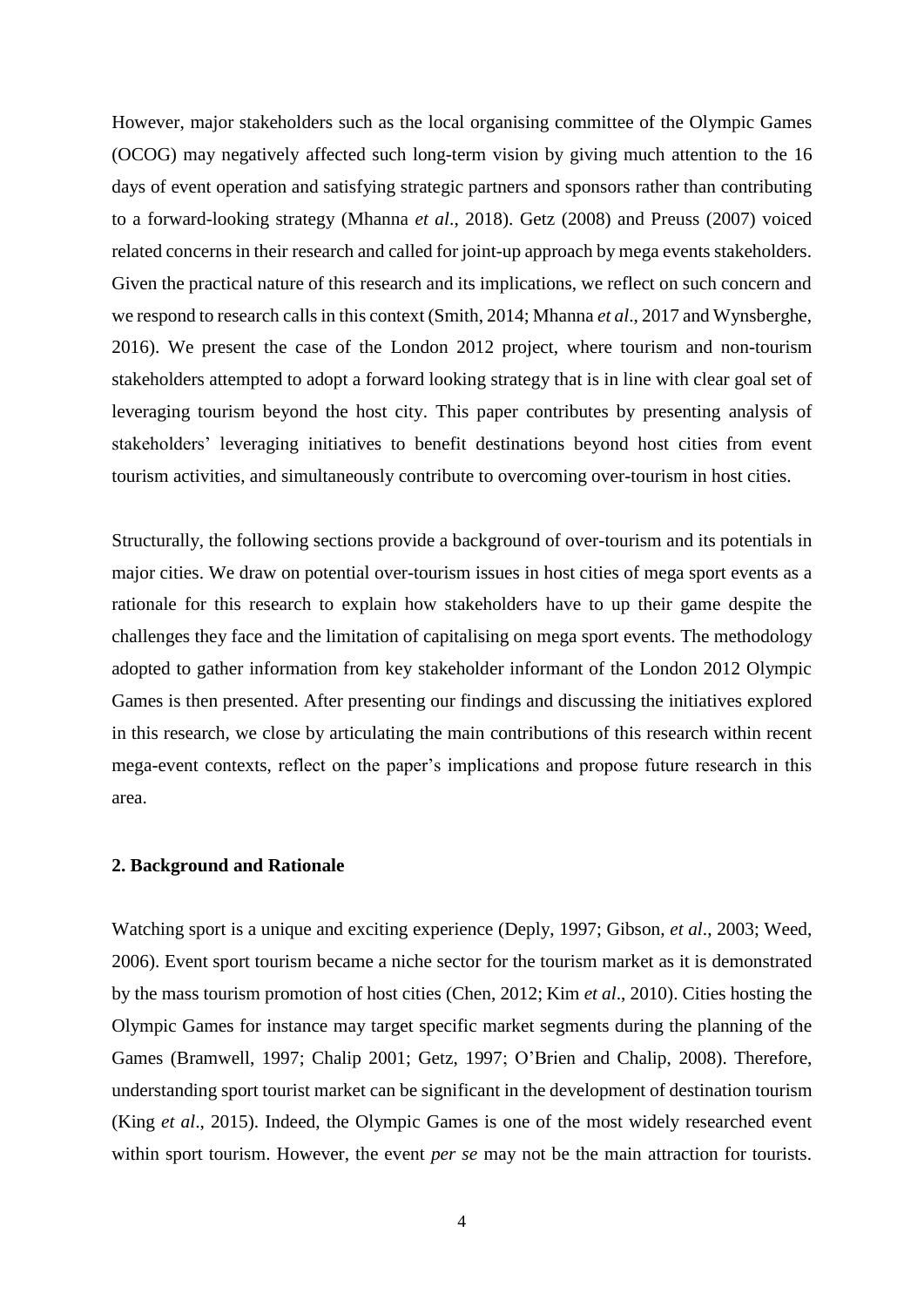This means that event may attract visitors for whom watching sport is not the primary purpose of being in the host city (Chalip, 2004; Jarvie; 2008), which may cause an increase in the number of visitors in the lead up to and during the event's short period of time.

Sport and tourism authorities in host cities of the Olympic Games have to establish a set of conditions to warrant avenues for tourism development (Agha *et al*., 2012; Faulkner *et al*., 1998). The build-up to such mega-event must involve coordinated leveraging initiatives by which sport and tourism stakeholders can effectively promote the host destination not only for sport competition spectators but also the event non-attendees (Chalip and Leyns, 2002; Chalip, 2004). Such strategic event leveraging demands a clear understanding of tourism development that goes beyond the period of the event itself and its host city (Dickson *et al*., 2011; Mhanna *et al*., 2017; Smith, 2014). Numerous studies were dedicated to measuring sport event tourism impacts (e.g. Getz, 1989, 1991; Hall, 1992; Kang and Perdue, 1994; Carvalhedo, 2003; Chalip & McGuirty, 2004; Dwyer *et al*., 2004; Blake, 2005; Solberg and Preuss, 2007). Several other studies focus on other aspects of the impacts by measuring and predicting trends (Burns *et al*., 1986; Ritchie, 1984, 1996; Mules and Faulkner, 1996). Unlike such previous focus, Sydney 2000 Olympic Games was a starting point to shift the focus from the immediate impact of mega sport events towards a more prominent pre-orchestrated leveraging initiative (Dickson *et al*., 2011; O'Brien and Chalip, 2007).

The Olympic Games have always influenced travel (Neirotti *et al*., 2001; Currie and Delbosc, 2011). This type of sporting events can be used to predict interest and intent to travel (Chalip *et al*., 1998; Neirotti *et al*., 2001). For example, in an attempt to investigate the motivations of tourist to visit the host cities of Barcelona 1992 and Atlanta 1996 Olympic Games, Delpy (1992, 1997) found that although such events are orchestrated for global media broadcasting, for those visiting host cities, nothing compared with the enjoyment of "being there" (see International Olympic Committee, 1997). Therefore, as high number of domestic and international visitors will potentially target host cities, this may raise over-tourism concerns. This is because such increase in tourists' numbers can bring negative impacts to host cities. It can be argued that the exploitation of event sport tourism can disrupts the capabilities of host cities to cope with such phenomenon. To successfully and sustainably overcome this and to use mega sport events as a catalyst to development the tourism industry, host destinations have to accommodate for additional tourist activities within the host cities and beyond (Choi and Murray, 2010).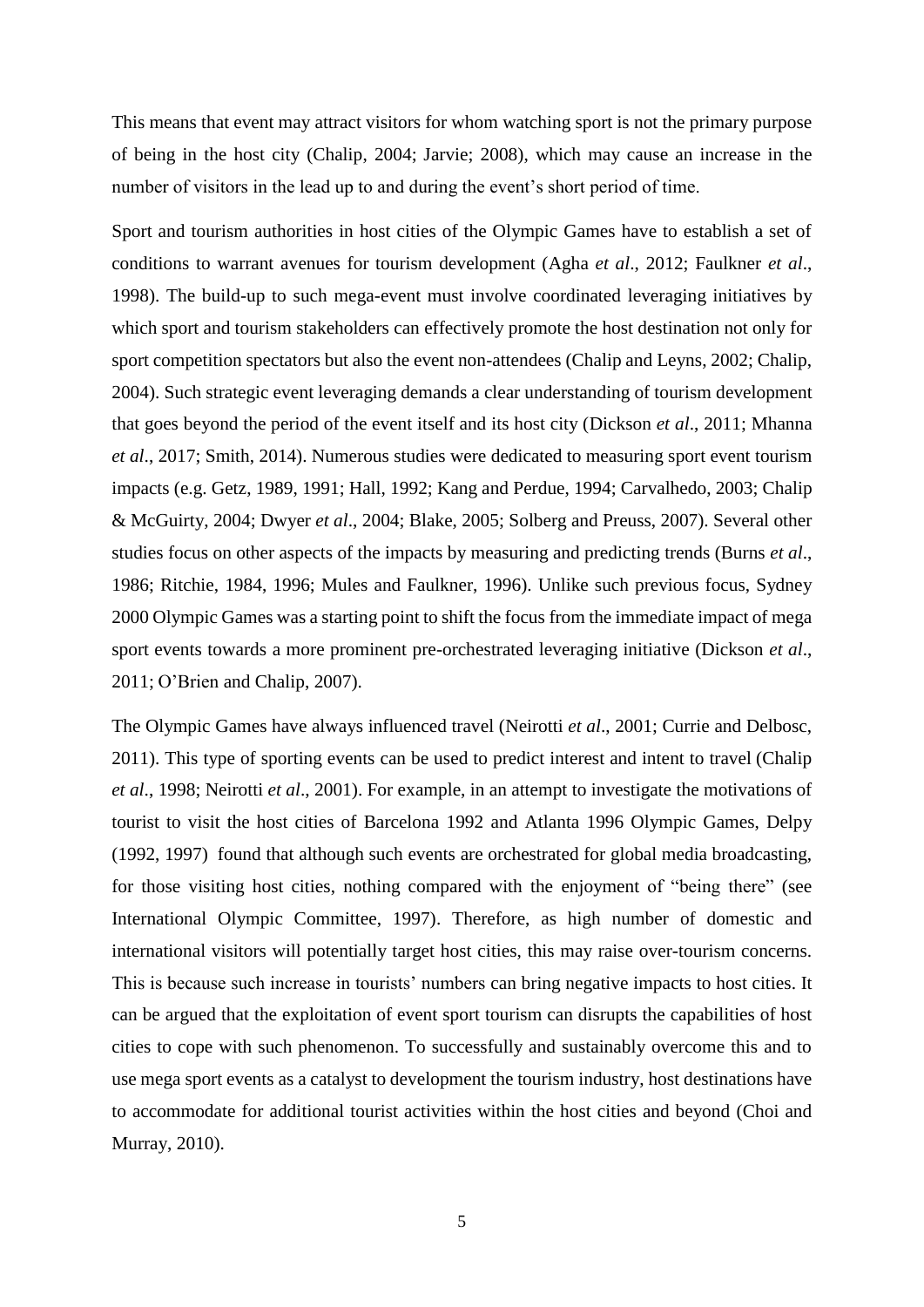Over-tourism occurs when destinations suffer the strain of tourism (Butler, 2018; Richardson, 2017; Seraphin *et al*., 2018a). Therefore host cities may reach their carrying capacity, meaning the maximum limit of tourism development (Canestrelli and Costa; 1991; van Der Borg *et al*., 1996). Singh (2018, p. 415) added '*The presence of overtourism can be suspected when local people cannot walk on the street without rubbing shoulders with crowds of tourists*'. Furthermore, the challenges of over-tourism phenomenon are perceived in different forms such as pollution, littering, damaging the freshness and amenity of tourism attractions, traffic congestions; degradation of landscapes, vandalism and concerns amongst local people (Seraphin *et al*. 2018b; Singh, 2018). When locals have concerns about such challenges, they stop enjoying their place due to the exceeding number of visitors (Singh, 2018). Therefore, they avoid contact with them particularly with the current behaviour of visitors who are 'flocking' to some destinations (Seraphin *et al*. 2018ba; Seraphin *et al*. 2018b; Milano, 2017). Indeed, Venice is a good example of such phenomenon. Milano (2017) referred to it as "Venice Syndrome' and added that it is a "*phenomenon of tourism saturation and the exodus of local residents to the surrounding urban centres'* (p. 9). This issue can be measured by tourism stakeholders through the host communities' perceptions and attitudes towards such phenomenon. Therefore, stakeholders and DMOs can build on this to absorb tourist development before negative impacts are perceived in order to reduce such impacts on the carrying capacity of host cities (Muler-Gonzáles *et al*., 2018). Host cities have to determine their ability to cope with amounts of tourist flow in advance before hosting the Olympic Games for instance. To avoid uncontrolled tourism in host cities, acknowledging the carrying capacity is a valuable tool when planning to overcome the problems (McCool and Lime, 2001; Zelenka and Kacetl 2014). In this context, it is important for tourism stakeholders and DMOs to understand and recognise the support available for tourism development and leverage it. Normally, mega-event host cities are unique tourism destination with various types of attractions and tourism products. Hence, non-host destinations within a host country maybe struggling in the development of tourism. Nowadays, much of the attention is given to host cities, despite the claims that these types of events contribute to the economic development of host countries. There need to be a capitalisation on types of attractions and augmented activities beyond host cities as a tool to overcome potential over-tourism. Then, the questions arises: how do such destinations really look upon the development of the tourism industry? And how to overcome over-tourism in host cities?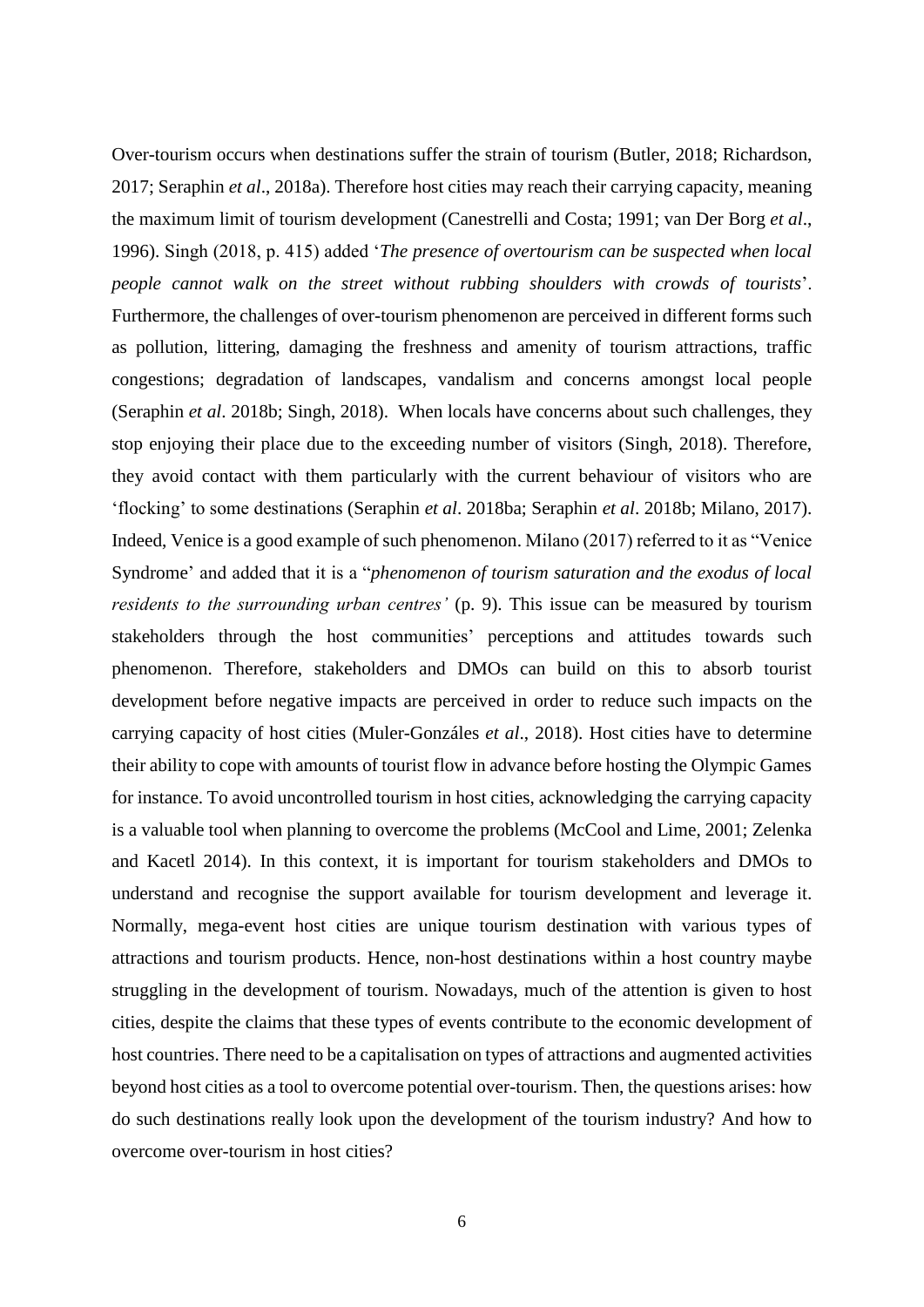Several studies have been conducted on host communities' perceptions towards the impact of tourism (e.g. Madrigal, 1995; Lindberg and Johnson, 1997; Andereck *et al*., 2005; Choi and Murray, 2010; Garau-Vadell *et al*., 2013; Sharpley, 2014). Indeed, tourism can bring consequences such as overcrowding to host cities (Andereck *et al*., 2005; Zhou and Ap, 2009). For instance, cities may experience crowding as a result of over-tourism in the lead up and during mega sport events, which can lead to locals' negative perception toward the tourism industry (Zhou and Ap, 2009; Muler-González *et al*. 2018). However, current studies mostly takes the economic point of view into account and limited studies have concentrated on other viewpoints, such as strategies to overcome potential over-tourism in already crowded cities that host mega sport events. Few studies have been done on leveraging what stakeholders beyond host cities can do for the tourism development (e.g. Beeseley and Chalip, 2011). Therefore, stakeholders beyond host cities may face significant challenges in terms of sustainable tourism due to their geographical delimitation.

Host cities may experience a complex flow of visitors that can lead to over-tourism (Zhou and Ap, 2009), which can be driven by media exposure when prompting the city (Andranovich *et al*., 2001). As a result, during the Olympic Games, the city may experience traffic congestion, accommodation shortfall and other impacts from over-tourism. As discussed above, there is a growing body of literature which adopts a critical approach towards the impacts of events on host communities. Much of the research on mega sports event has focused on maximising the number of visitors and their spending patterns as an indicator of the economic activities to impacts on host cities. However, Bull and Weed (1999) argued that whilst tourism related to the Olympic Games in major cities is evident, the potential "elsewhere" might be less appreciated. This is reinforced by the fact that there is a lack of research on potential tourism "elsewhere" beyond host cities. Without doubt, the challenge for mega sport events' stakeholders is to identify exact tactics for leveraging opportunities within the host destination. From sport tourism market perspective, promoting host cities, their tourism capabilities, their tourism infrastructure requirements and the associated tourist experience may stand in significant contrast. Thus, Chalip and Costa (2005) added failure to achieve careful collaborative planning among stakeholders can be problematic. Based on the discussion above, because host cities may face an over-tourism issue as a result of hosting mega sport events, identifying strategies to overcome such issue deserve more attention from academics and practitioners. We recognise the paucity of research over-tourism within this context and the imitated work on event leveraging beyond host cities to overcome. Studies, such as that of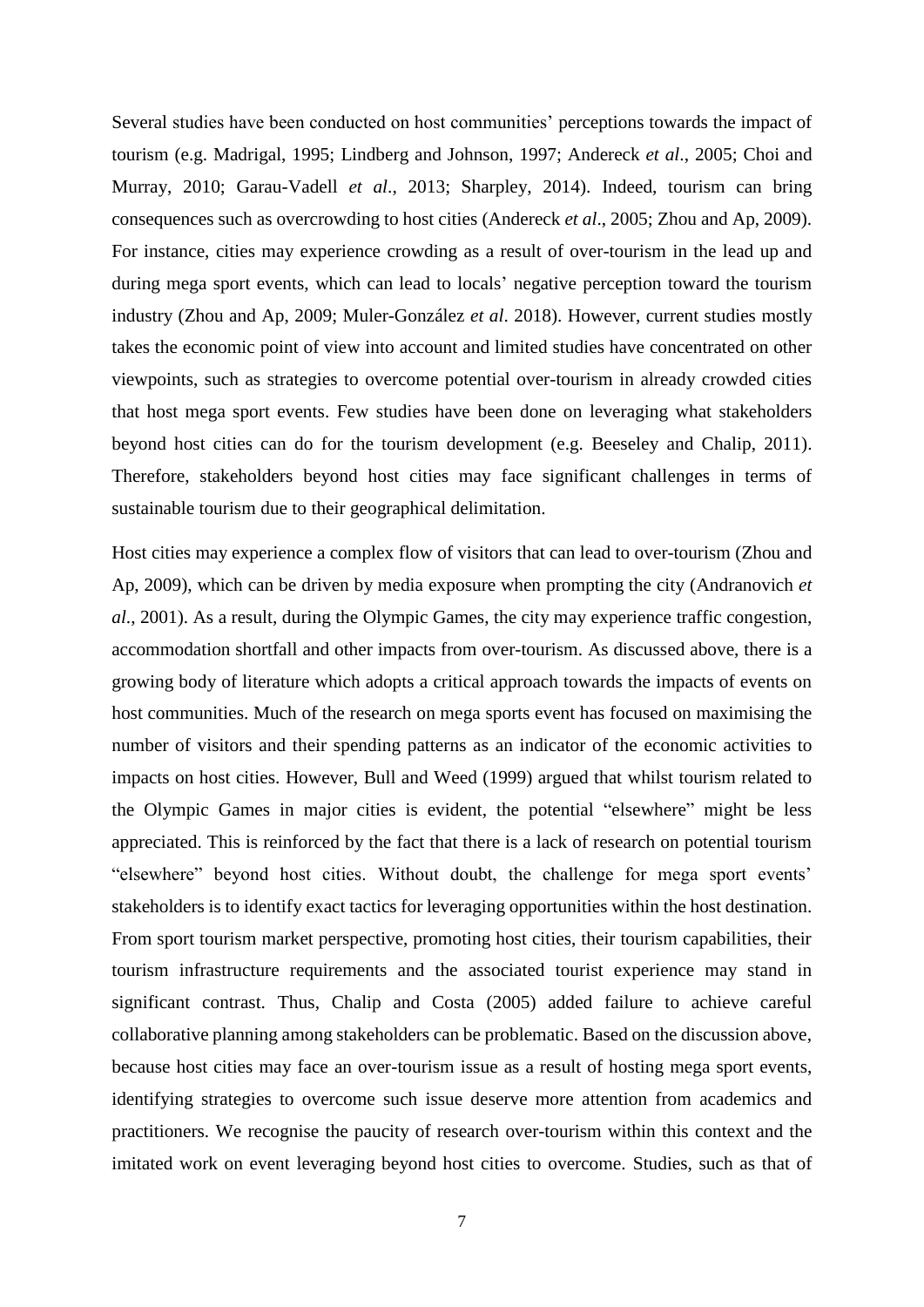Seraphin's et al. (2018a and 2018b) illustrate the need to apply ambitious and imaginative strategies to assure a destination socially sustainable instead of the reduction of the tourist activity. Thus, using the London 2012 Olympic Games, this paper attempts to address such gaps and presents leveraging initiatives perceived to be useful to overcome over-tourism in host cities.

#### **3. Methodology**

This study followed an interpretivist epistemological perspective because it involves stakeholders' perceptions (Denzin and Linculn, 2003). The ontology of subjectivism was used in order to garner details of a situation to understand its reality within a qualitative exploratory study design (Guba and Lincoln, 2005; Yin, 2009). The preliminary step involved identifying key stakeholders of the London 2012 Olympic Games who could be considered for capturing data on the tourism impacts of such mega sport event. To do this, the authors applied a purposive sampling strategy (Walliman, 2011). By applying Mitchell *et al*'s (1997) Stakeholder Salience Model, we shortlisted key informant practitioners in leading organisations that had commitments and roles during the staging of the event. As the aim of this research is to explore strategies used to overcome over-tourism in a host destination of mega sport events, we construct meanings from practitioners' point of view in relation to this paper's aim and reflect their perspectives (Creswell and Plano Clark, 2011; Denzin and Lincoln, 1998). Primary research was gathered through 20 qualitative semi-structured interviews with informants who held managerial or organisational roles related to the London 2012 Olympic Games. Interviewees held roles at VisitBritain, VisitEngland, UK Trade and Investment, Tourism Alliance, London and Partners, London 2012 sponsors, UK Olympic research centres and local councils.

Following previous studies into over-tourism, research questions were framed around strategies perceived to overcome over-tourism in host cities of mega sport events (London in this case), allowing those practitioners to provide both facts and their perception of such strategic initiatives (Mason, 2002; Oppenheim, 2000; Yin, 2009). We decided to end data collection due to reaching saturation based constant and iterative thematic data analysis (Holloway and Wheeler, 2010; Spencer *et al*., 2003). Interviews were recorded, transcribed and analysed in NVivo and simultaneously were printed off in order to undertake manual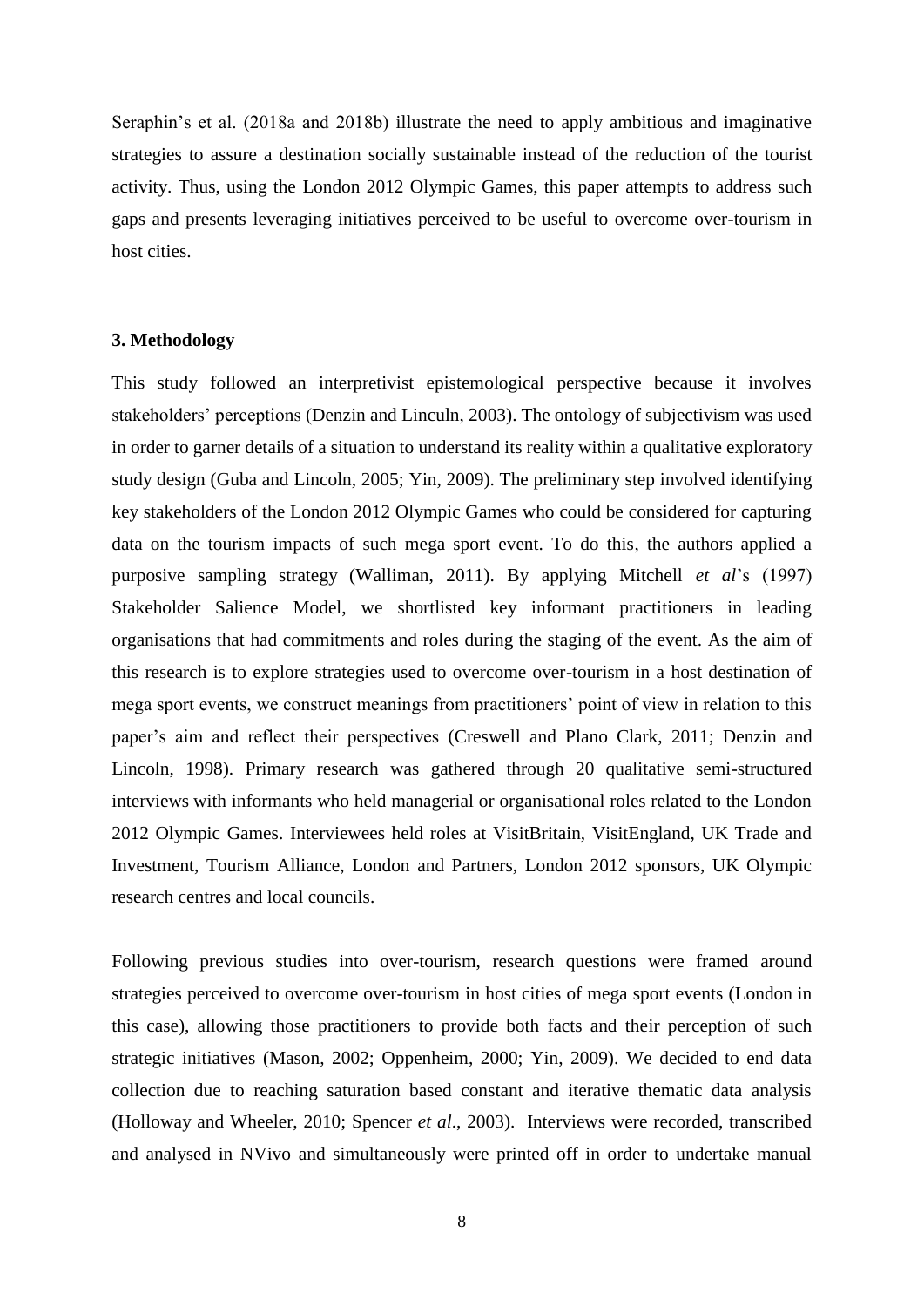thematic analysis. Existing literature provided a backdrop but did not direct the coding process of the data, thus the analysis process was structured in a way to reveal practical strategies that can be used to counter a phenomenon of over-tourism. Subsequent readings led to final presentation of the data in the section that follows.

### **4. Spreading tourist around the host country**

The Olympic Games in London was considered as a catalyst for tourism development. Practitioners interviewed for this research argued that as London is a unique city and already getting high numbers of visitor, it can be critical to shift tourism away from the host city. Initiatives to leverage immediate tourism in non-host UK destination can be a tool to avoid over-tourism and can be incorporated in the strategic planning of the event (Mhanna *et al*., 2017; Berg *et al*., 1995; Bramwell, 1997; Chalip, 2004; Preuss, 2007). The data revealed that it can be useful to spread tourists around the host country due to the fact that the Olympic Games was already considered a "fast-track" tourism development factor (Preuss, 2004), in the UK government agenda. The next sections present key initiatives discussed with key stakeholders/practitioners that can be helpful to overcome over-tourism in the host cities of mega sport events:

### *4.1. Spreading domestic tourism outside the host city*

Growing domestic tourism in England was the main objective of VisitEngland by capitalising on showcasing factor of the Games (VisitEngland, 2010). In the lead up and during the event, different regions of England were showcased to a wide range of UK audiences and therefore, the result VisitEngland's campaign have been very positive (Discussed with VisitEngland Interviewee). Furthermore, Olympics Games may displace tourism in the host city (Mhanna *et al*., 2017). Indeed, this can be an element to entice regional and domestic holidays. If tourists undertake such domestic visitations rather than holidaying overseas or in the host cities, economic impact in such destinations will be leveraged not only in England, but also in the whole of the UK.

Influencing tourists' decision for domestic tourism is a difficult task. Efforts were made at the UK level to encourage staycations so that also the money can be retained in the local economy. In this case, whilst this contribute to overcoming over-tourism in London, there is no leakage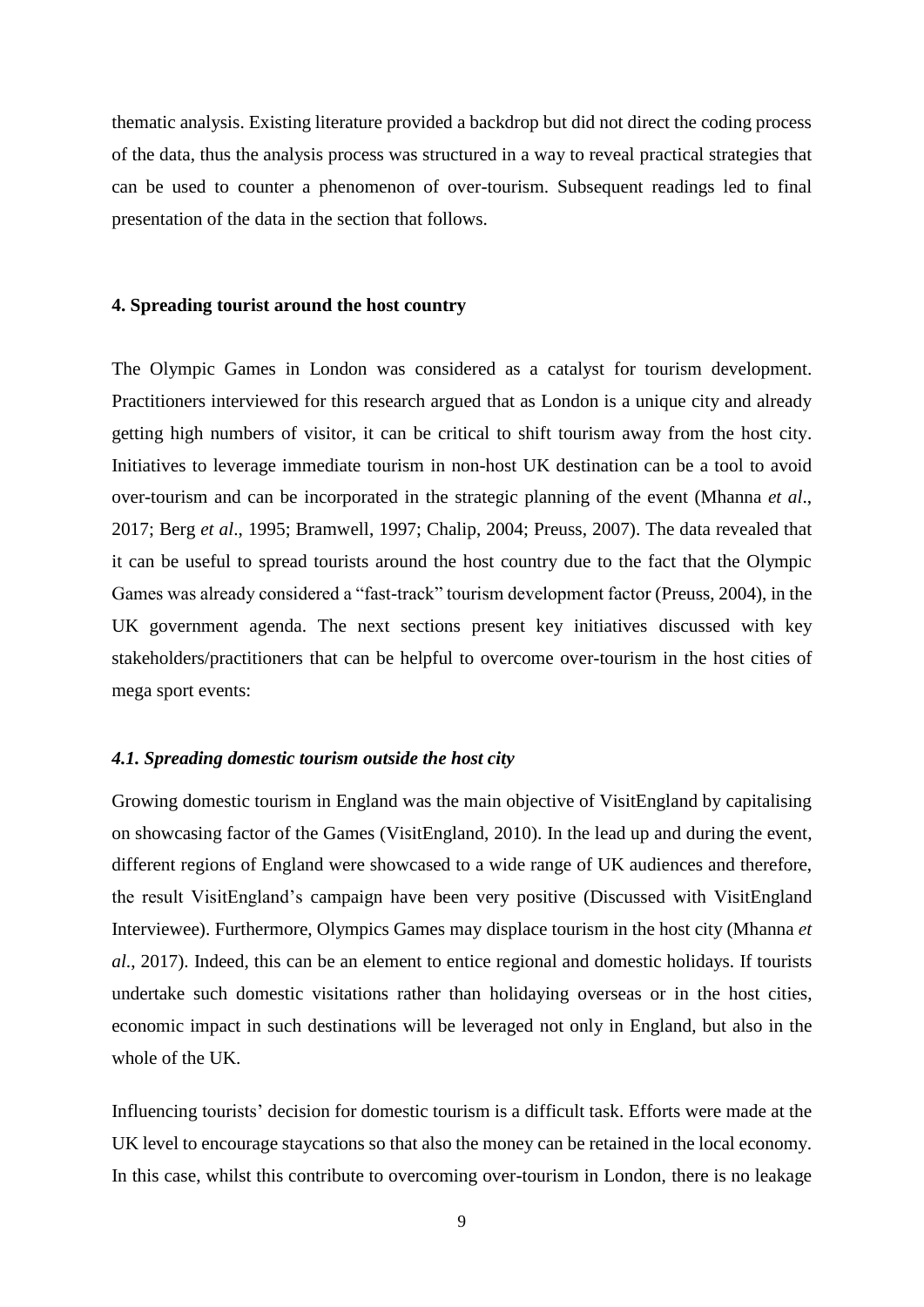of economic impacts out of the country's economy. Mainly, the impact will be on domestic labour, local supply and resources (Argued by Tourism Alliance Interviewee). Therefore, as this is a difficult task, domestic tourism products and activities were needed in advance to attract domestic tourism. In Weymouth and Portland, to avoid seasonality effects as the Olympic Games took place in summer 2012, a strategy for long-term domestic tourism based on innovative thinking was adopted. This means that by running tourism activities before the summer Olympic and attracting domestic tourists to destinations away from the host city, this can lead targeted tourist to persuading them to avoid the host city during the Games. For instance, regions that have been based on the summer seaside activities like Weymouth and Portland were encourage capitalise on all-year-round tourism activities that grow the domestic market (Added by VisitEngland Interviewee).

This finding demonstrate the importance of tourism stakeholder's advance thinking to overcome over-tourism by offering continuous activities in different regions of the host country. This initiative may inspire tourists to stay domestically and avoid overcrowded host cities of mega sport events. This is in line with Jaakeon (1986) and Minnaert *et al*. (2007, 2009) who referred to the tourism social dynamics that outdoor and other tourist activities offer in their physical space. Host countries of mega sport events with improved urban, rural and coastal infrastructure can offer access to various tourism activities away from the host city. Thus, tourists who decide to holiday domestically during an Olympic event for instance will consider the passive recreation for domestic tourism (Perkins and Thorns, 2001). Moreover, the initiative discussed in this section suggests that in order to overcome over-tourism, a change in holiday taking patterns can be influenced. Tourists who were initially going to visit the host city during the Olympic Games can be enticed to recognising the range of good tourism product offered by non-host regions.

#### *4.2. Showcasing destination beyond the host city*

In light of the previous section, whilst London "the unique city" already receive high number of visitors, it is also already showcased on the global stage. In the lead up and during the London 2012 Olympics, the city offered continuous events for accredited and non-accredited media to experience London and its attractions within London boroughs (Discussed with London and Partners). However, another initiative found in this research was that tourism stakeholders did set up a series of activities and tours for non-accredited media to visit, write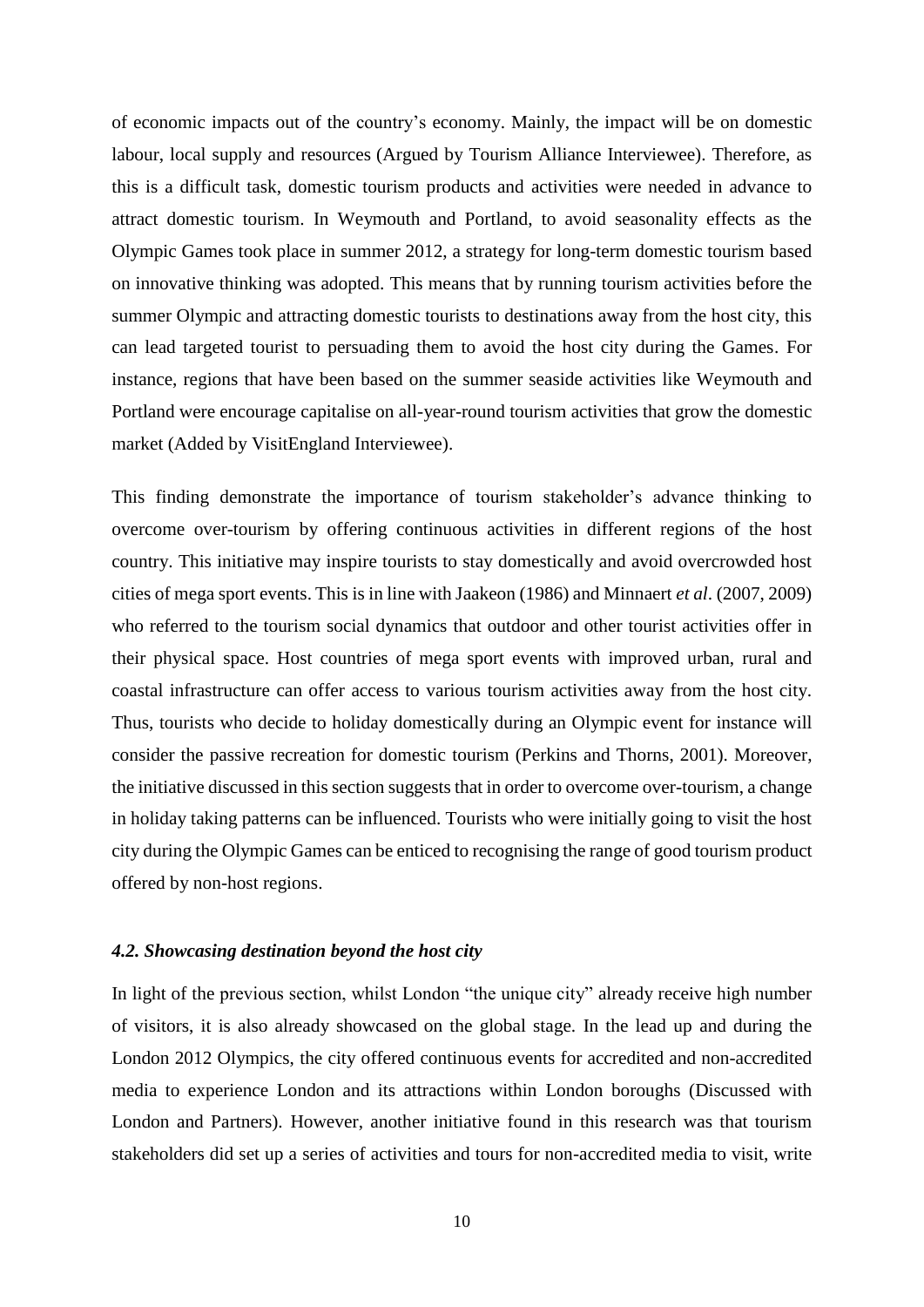and broadcast about attractive locations in various UK regions outside London. VisitEngland and VisitBritain arranged a number media trips around the South-East and the Lake District for example. Furthermore, Olympic national teams that were spread around the country for training camps in the leas up to the Games were accompanied by their media teams. Thus, tours and events for non-accredited media were key factors for showcasing different regions in the UK as host country of the Olympic Games (Jutbring, 2014). Spreading media teams in different parts of the country was an initiative to overcome potential over-tourism by attempting shifting tourists' attention from the host city via advertising and reporting stories from various regions, cities and towns (Added by VisitEngland and VisitBritain).

Indeed, this initiative in London and other parts of the country was considered a re-positioning factor of the UK for domestic and international tourism. Journalists can add colour to their reports by finding useful stories and visuals from different parts of the host country (Chalip, 2004; Chalip and Heere, 2014; Jutbring, 2014). From a tourism perspective, the UK Government gave attention to non-accredited media early enough to capitalise on this factor. There was a push towards encouraging tourism stakeholders in different regions and tourism attractions to offer prepared stories to the visiting non-accredited media to enhance the showcasing exposure of their destination (Discussed by UKTI, VisitBritain and VisitEngland). Using such tactic before and during a mega sport event can be introduced to future host cities and countries as a tourism strategic planning initiative to prepare for potential over-tourism in host cities. Certainly, this can enhance the event's appeal to target markets, which reinforce the destination's image in the domestic and international market (Brown *et al*., 2002; Chalip, 2004; Blain *et al*., 2005; Hede, 2005; Weed, 2008). Consequently, communities and tourism stakeholders beyond the host cities of mega sport events are considered as "host nation". Therefore, their collaboration with the host city is a critical factor in attracting visitors to their destinations and contributes to the mission of overcoming over-tourism in host cities.

#### *4.3. Promoting regional collaboration*

The first two initiatives above require the alignment of stakeholders' activities in order to maximise their influence in overcoming over-tourism in host cities and thus promoting for domestic and international tourism. A collaborative approach between host city and regional stakeholders is essential within an arranged pre-event joined up approach. As shown in subsection 4.2, encouraging domestic tourism around a host country is one initiative to avoid over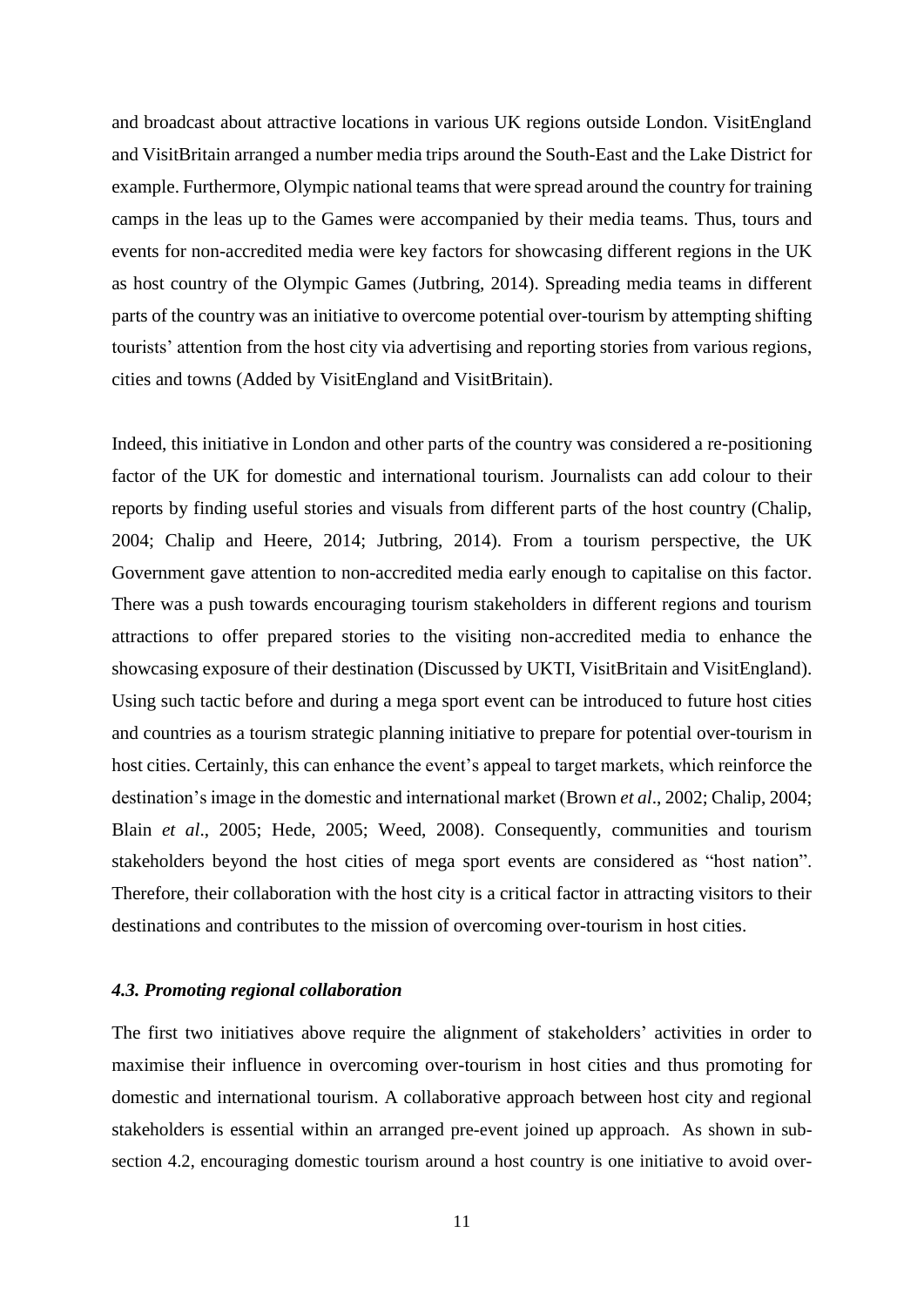tourism in the host city of London. Therefore, collaboration amongst domestic stakeholders is an essential supporting initiative to achieve this objective (Agree by all stakeholders). For instance, domestic stakeholders such as VisitEngland, English Heritage, Natural England and Sport England all campaigned to promote domestic travel (Added by Tourism Alliance). Such collaborative approach was orchestrated in London; while London and Partners worked with London stakeholders on promoting London attractions, VisitEngland worked with English destination stakeholders on destination marketing activities, which led to promoting their regions, cities and towns (Discussed by London and Partners and VisitEngland).

Thus, there was a need for a destination marketing platform where materials can be created and shared jointly between government bodies and tourism stakeholders in different regions (Agreed by all stakeholders). This could help maximising the impacts of the two initiatives above and contribute to avoiding over-tourism in London. Interestingly, there was a weakness in the collaborative approach due to the initial lack of co-ordination in the decision making process. This is because one of the central government priorities was increasing the number of international tourists from emerging markets such as China. Decisions were made by one Government department with a limited attention to the capability of London to cope with such a sudden increase number of visitors. Working in partnership and lobbying was a challenge (Discussed by VisitEngland). Discussions with Government Ministers took place, but the impact was limited as tourism stakeholders concentrated on briefing on the real value of tourism outside London and how it interrelates with other sections of the UK tourism economy. It is observed that non-tourism stakeholders can play a central role in the host country's tourism strategy. However, more work was needed on co-ordinating activities with tourism stakeholders to promote destinations beyond the host city. UK Trade and Investment for instance worked collaboratively with VisitBritain on shared missions overseas to improve inward investing and inward tourist numbers in various cities and towns of the UK (Discussed by UKTI and VisitBritain informants). This required regional partnership with business organisations, major visitor attractions and major hotels and regional DMOs (Added by UKTI informant). This means that in host destinations of mega sport event, regional stakeholders with different tourism products can work together with major country's stakeholders on international missions to attract visitors to their destinations. This contribute to both shaping the host country's image globally as well as reinforcing initiatives to overcome overcrowding the host city with visitors (Agreed by all stakeholders). Consequently, this wide collaboration style on overseas missions can be adopted at regional level in a host country. For example, in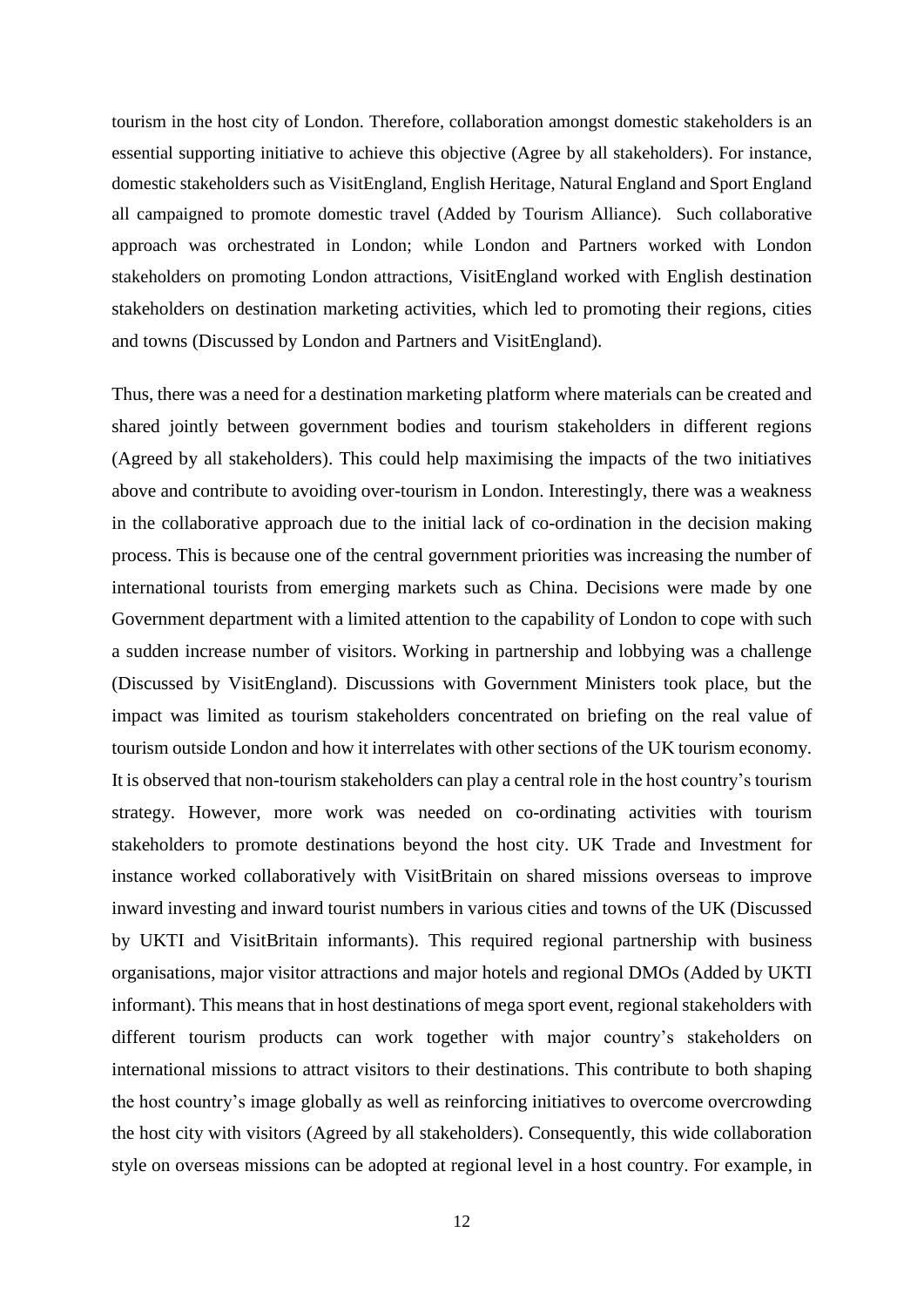Weymouth and Portland, with regard to hosting the sailing event of the Olympic Games, different stakeholders determined to work together to develop the 2012 Legacy Unit (Discussed by Tourism and Events Stakeholder at Weymouth and Portland). Mega sport events can be seen as an opportunity for destinations in a far proximity from the event host city (Smith, 2015), to establish a collaborative approach (All stakeholders). Forming such alliances amongst stakeholders as in the example from Weymouth and Portland was based on capitalising on the Olympic Games long-term legacy project to action the destination's tourism development programme. This include traffic and transport, local business tourism and regeneration.

What is interestingly emerging here is that forming regional tourism partnerships should not be temporal and led by the event period (Mhanna *et al*., 2017; Smith, 2015). This is because the tourism objective of *"spreading tourists around the host country"* can be to mutually take tourism forward, and thus contribute to reduce the impact of over-tourism in host cities. This is also a call for both public and private practitioners to work together and look at potential funding in order to collectively brand non-host destinations for tourism (Voiced by all stakeholders). This finding agrees that partnership serves multiple purposes (March and Wilkinson, 2009; Verbole, 2003; Pavlovich, 2003; Dyer, 2000; Davis and Spekman, 2004; Wilkinson, 2008), and it is in line with early studies undertaken by Boivin (1987), Gunn (1988) and Stevens (1988) who recommended that joint destination marketing can benefit the various social objectives of both public and private tourism stakeholder.

#### **5. Discussion and Conclusions**

It is becoming apparent that mega-event destinations' can succeed in growing tourism both domestically and internationally as such events attract large number of visitors (Grix, 2012; Ziakas, 2018). However, the problems that may emerge is that destinations being unable to satisfactory handle the sudden increased numbers and in a way that does not provoke resistance from local residents of event destinations (Colomb and Novy, 2016; Muler-Gonzalez *et al*., 2018). Some mega-event destinations with tangible heritage attractions such as London in this case may already be suffering from an over-tourism phenomenon. We argue that the issue of over-tourism generated by events such as Olympic Games for instance adds a new dimension of intangible heritage as a cause of opposition by the permanent residents of the city. Indeed, tourists come to host destinations of the Olympic Games in waves and the host community became mobbed with people that cities historic atmosphere had been lost. There is a need for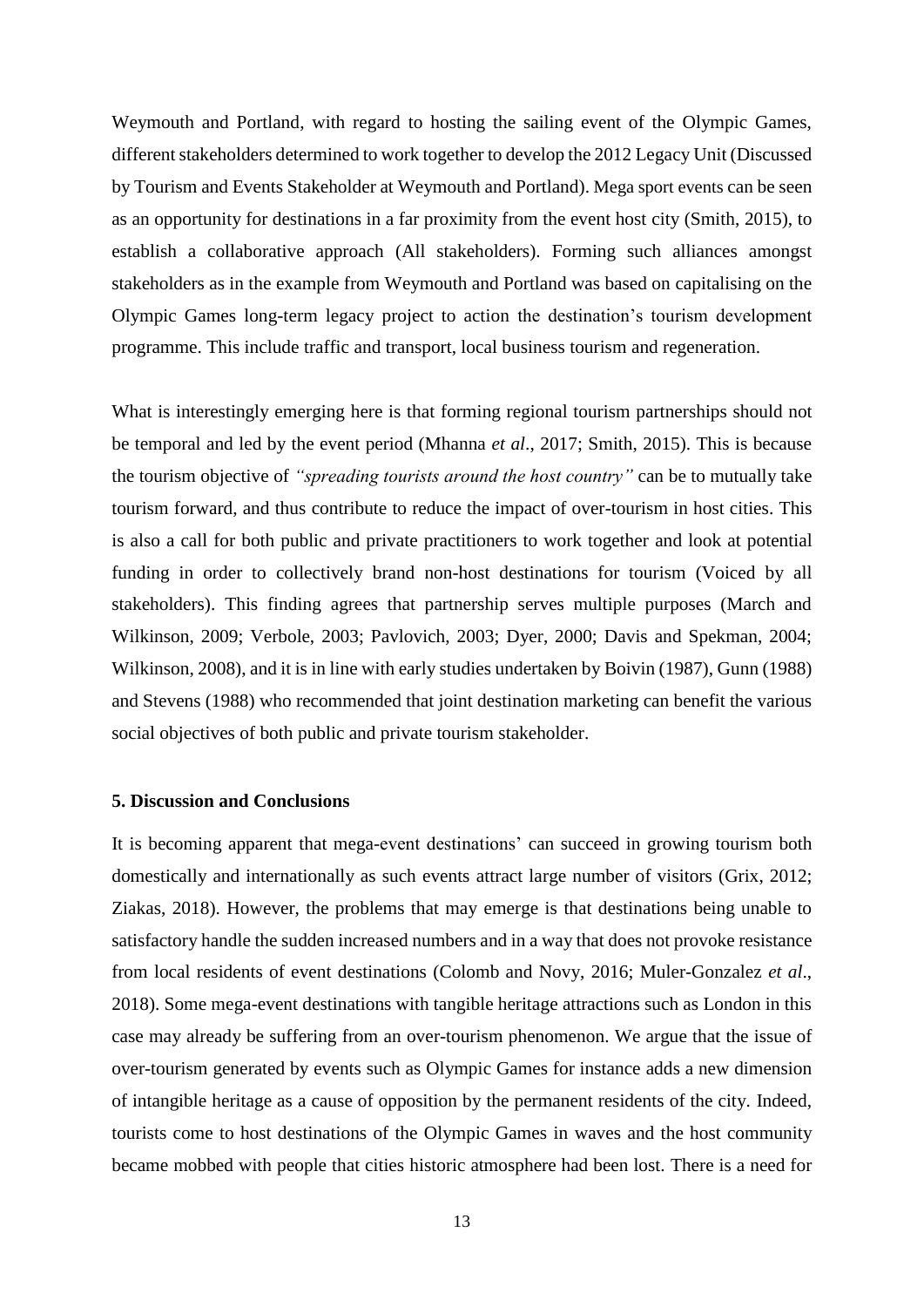a collective effort by destination stakeholders early in the planning stages of mega-events to understand the capacity limits unique host cities in order not to threaten their authenticity (Koens *et al*., 2018; Muler-Gonzalez *et al*., 2018; Seraphin *et al*., 2016). A wave of tourists in this context want more activities and things to do, and tourists normally travel in groups to visit exactly the same places at the same time. In order to reduce such pressure, Butler (2017) recommended creating new destinations or improving the resilience of existing one. In this regard, the challenge is to forecast issues that may arise as a result of the sudden increased number of visitors to host cities. Furthermore, it is essential to identify potential new destinations or attractions with additional activities (Butler, 2018), within the host country and to make them capable of accommodating the growing number of visitors. This will involve, DMOs and stakeholders shifting the emphasis from attracting more visitors to host cities of mega sport events to making other destinations within the host country capable of handling current visitors effectively, thus future leverage for tourism in destinations at proximity from the event site.

Therefore, this paper unpacks important initiatives that can be implemented by tourism stakeholders to overcome over-tourism in host cities of mega sport events. We provide practical recommendations on how to influence holiday decision making in order to spread domestic tourism beyond Olympic host cities. We also reflect on the role of re-positioning regions, cities and towns away from mega event city such as London. In this context, the research also provides actionable tactics that local and national DMOs and business tourism organisations may wish to use in similar conditions that may arise in the planning of future mega sport events. Despite the sometimes conflicting interests of tourism stakeholders and varied objectives associate with the Olympic Games project, this case proves that without national and regional joined-up collaborative approach, the task of overcoming over-tourism in a host city can be a difficult task. Tourism and non-tourism stakeholders in host cities and beyond, have to collectively amplify their voice in order to empower their opportunities from mega sport events that can be beneficial for the whole host nations. Unlike the traditional ad-hoc reactive approach of facing challenges in host cities, we argue that overcoming over-tourism in host cities require early planning and forward thinking for positive impacts and legacies for host countries (Mhanna *et al*., 2017; Smith 2014; Ziakas, 2014).

The interviews reported here have shed light on the case UK as the host country of the London 2012 Olympic Game. *Spreading tourists around the host country* may face the challenges of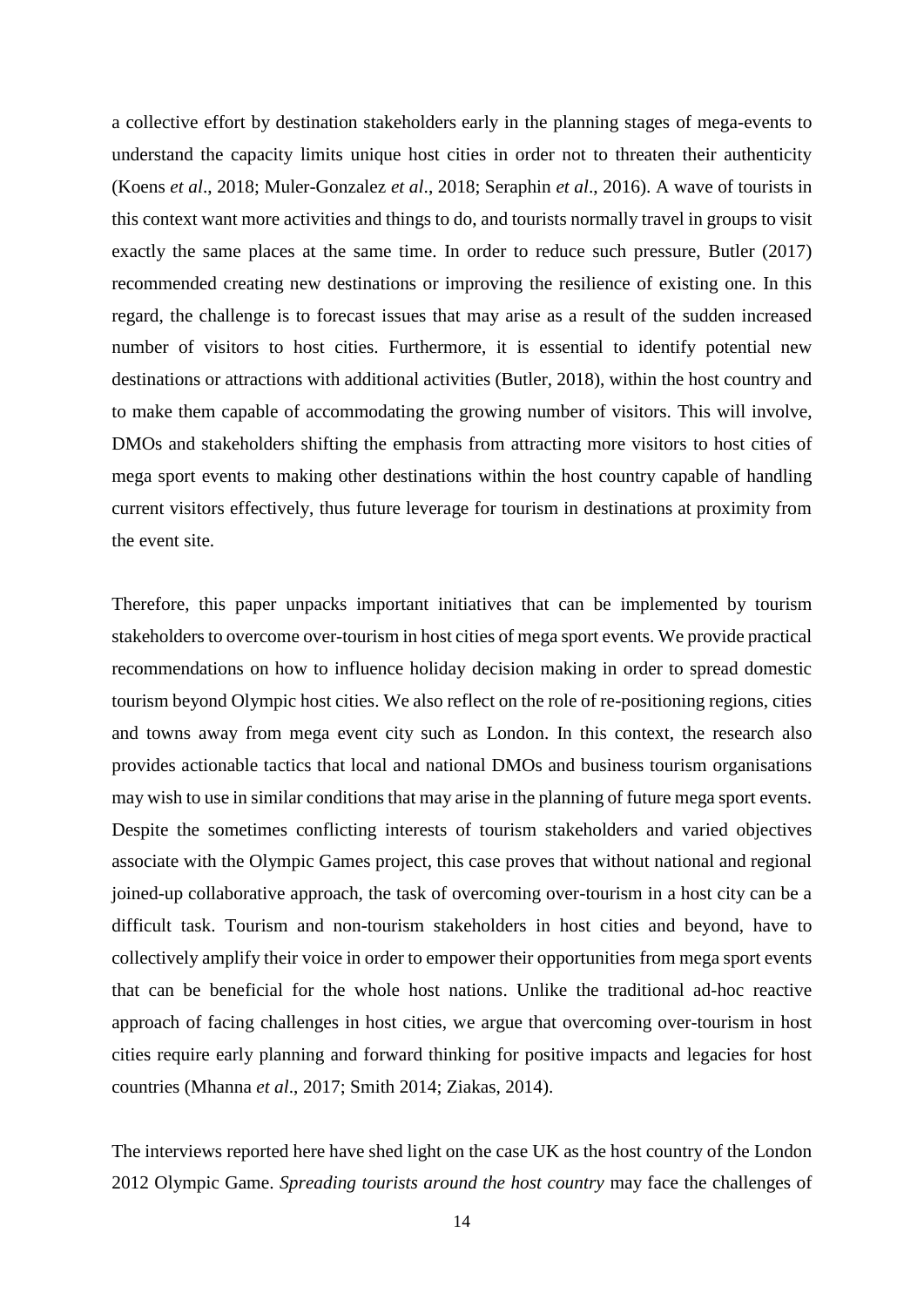potential short-term measures, if stakeholders' collaboration was a reaction to face the challenge. Ok-Lyu and Hyoung-Han (2017) recommended that DMOs and tourism stakeholders can be in control such challenges by advanced acknowledgment of types of tourism products and destinations' additional augmentations that can be bundled with a particular mega sport event. In this context, if non-host destinations beyond the host city managed to jointly tailor their tourism products with the Olympic project and proactively showcased them, the strategy of spreading tourists around the host country to avoid overtourism and crowding the host city may prove a success. Mhanna et al (2017, p. 161) echoed this: *"Perhaps stakeholders could interact more with the event, setting and circumstances at an early stage of the event planning process to overcome potential challenges. In other words, there needs to be some sort of matching between the event itself, leveraging strategies and what stakeholders exactly seek to achieve…".* We strongly argues that within the coherent and jointup strategy this paper recommend, proactivity throughout the event planning process may be fundamental for host destinations to be ready with tactics to deal the challenges of over-tourism in unique host cities. Therefore, stakeholders who may find themselves facing this challenging situations, will be equipped with tactics to shift the demand from host cities towards other regions cities in the hoist country.

This paper demonstrated the values in adopting the concept of *'event-themed'* leveraging (Smith, 2013 and 2014; VanWynsberghe, 2016; Mhanna *et al*., 2017). We find this vital the context of long-term mega event projects because it offers an effective lens for future mega sport event to identify strategic initiatives and apply them throughout the event planning process. Indeed, the results of this research propose forward thinking steps for practitioners to re-direct flows of host destinations' visitors beyond the host cities. However, we still have to note that in future mega sport event scenarios, initiatives to spread flows of tourists beyond host cities as a way to overcome potential over-tourism, are to be considered in conjunction with future host destinations' tourism policy and tourism development criteria in order to account for contextual differences. It can be claimed that, through stakeholders' engagement with our proposed initiatives, the findings in this paper promote and open up spaces for practitioners in host cities and beyond to identify their destinations in conjunction with mega sport events.

This study proposed a three main initiatives to overcome over-tourism within a strategy of spreading tourists around the host country of mega sport events. Using the London 2012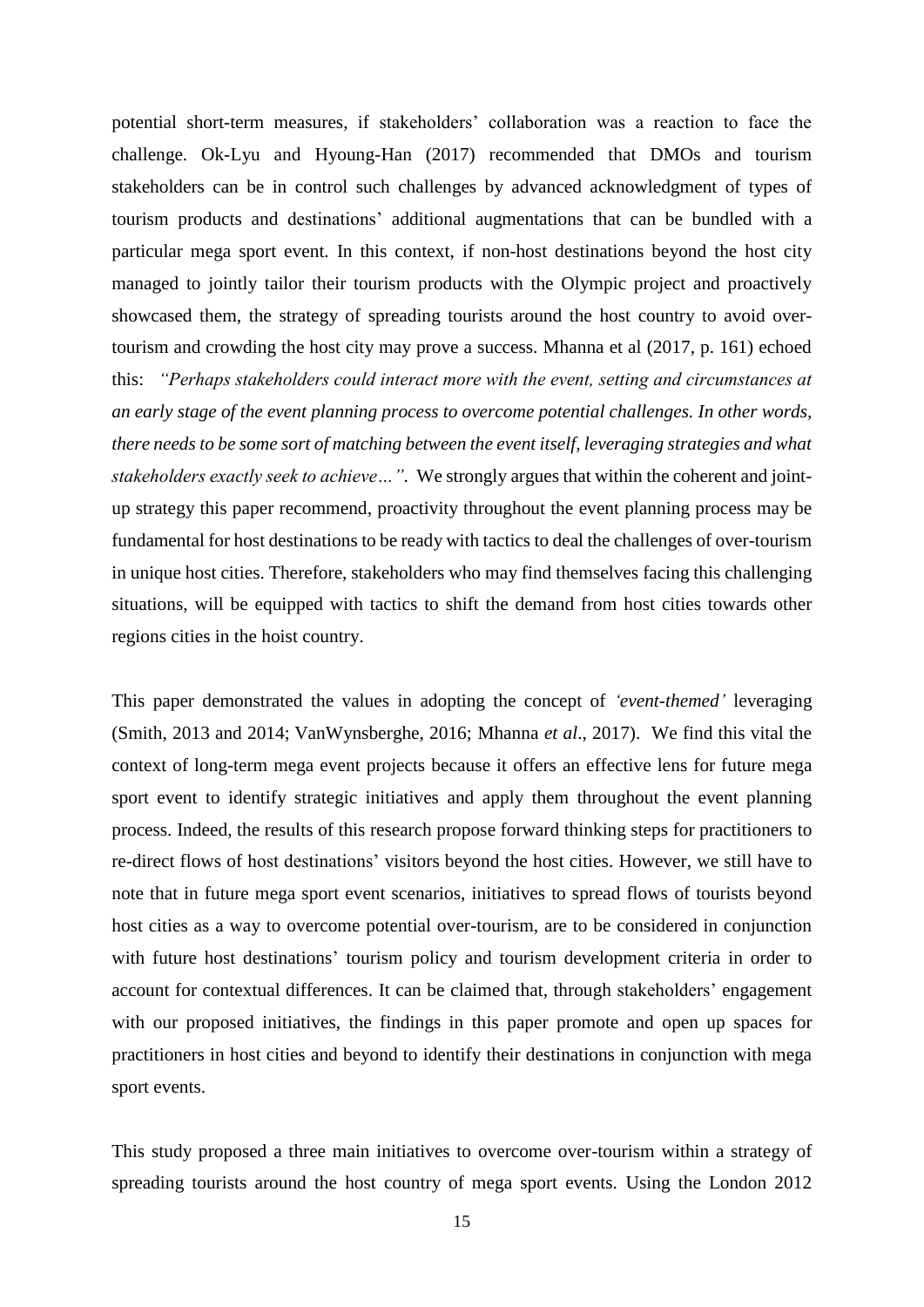Olympic Games in this context of mega sport event research, it would be one of the required steps toward investigating initiatives to overcome over-tourism by different academics and practitioners from different backgrounds. Further research is required, particularly that mega event such as the Olympic Games involve a large number of stakeholders and beneficiaries who may wish to voice their ideas of tourism development needs when destinations win the right to host such events. We recommend expanding our work by other scholars and practitioners in this area, and we acknowledge that this paper may presents a starting point. Follow-up research is still necessary to establish more balanced views from various host destinations.

## **6. References**

Agha, N., Fairley, S. and Gibsob, H. (2012), "Considering legacy as a multi-dimensional construct: The legacy of the Olympic Games", *Sport Management Review*, Vol.15 No.1, pp.125-139.

Andereck, L, K., Valentine, M, K., Knopf, C, R. and Vogt, A.C. (2005), "Residents' perceptions of community tourism impacts", *Annals of Tourism Research*, Vol.32 No.4, pp.1056-1076.

Andranovic, G., Burbank, J, M. and Heying, H, C. (2001), "Olympic Cities: Lessons Learned from Mega-Event Politics", *Journal of Urban Affairs*, Vol.23 No.2, pp.113-131.

Beesley, G, L. and Chalip, L. (2011), "Seeking (and not seeking) to leverage mega-sport events in non-host destinations: The case of Shanghai and the Beijing Olympics", *Journal of Sport & Touris*m, Vol.16 No.40, pp.323-344.

Berg, L. van der., Borg, J. van der. and Meer, J. van der. (1995), *"Urban tourism: performance and strategies in eight European cities"*. Aldershot: Avebury.

Blain, C., Levy, E. S. and Ritchie, J. R. P. (2005), "Destination Branding: Insights and Practices from Destination Management Organizations" *Journal of Travel Research*, Vol.43 No.4, pp.328-338.

Blake A. (2005), "The Economic Impact of the London 2012 Olympics". TTRI Olympic Discussion paper. No: 2005/5.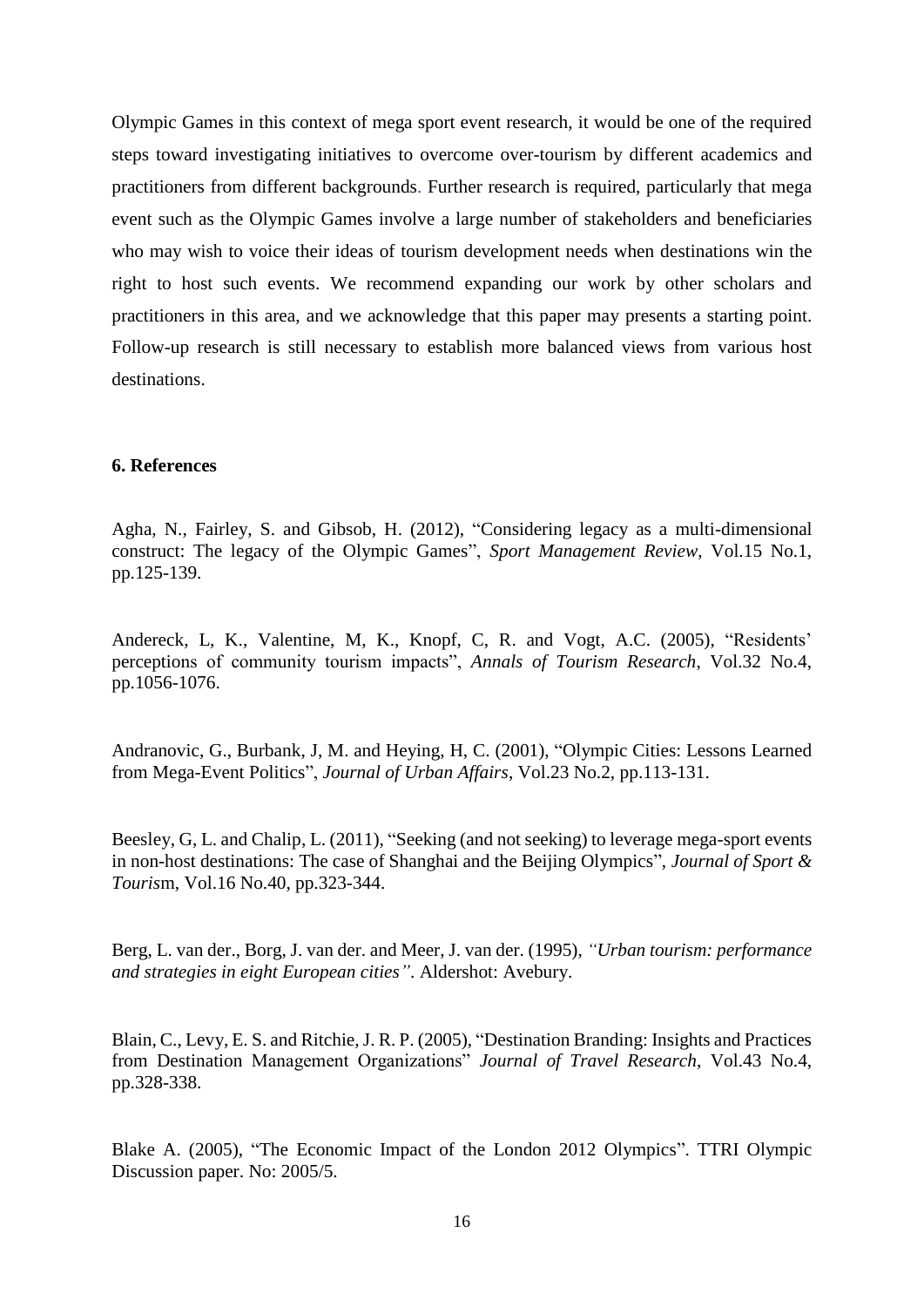Bramwell, B. (1997), "Strategic planning before and after a mega-event", *Tourism Management*, Vol.18 No.3, pp.167-176.

Brown G., Chalip, L., Jago, L. and Mules, T. (2002), "The Sydney Olympics and Brand Australia". In: Morgan, N., Pritchard, A. and Pride, R. (Eds.) *Destination Branding, Creating the Unique Destination Proposition* (pp.163-185*)*. Oxford: Butterworth-Heinemann.

Broudehoux, A. M., and Sanchez, F. (2015), "The politics of mega event planning in Rio de Janeiro: Contesting the Olympic city of exception". In: V. Viehoff, & G. Poynter (Eds.) *Mega event cities: Urban legacies of global sport events* (pp. 109-123). London: Routledge.

Boivin, C. A. (1987), "Public-private sector interactions in Canada. Travel and Tourism: Thrive or Survive147–150", Travel and Tourism Research Association, Seattle, WA.

Bull, C. and Weed, M. (1999), "Niche markets and small island tourism: the development of sports tourism in Malta", *Managing Leisure*, Vol.4 No.3, pp.142-155.

Burns, J. P. A., Hatch, J. H. and Mules. T. J. (1986), *The Adelaide Grand Prix-The Impact of a Special Event*. Adelaide: Centre for South Australian Economic Studies at University of Adelaide.

Butler, R.W. (2017), *Tourism and Resilience*. CABI: Wallingford.

Butler, R.W (2018), "Challenges and opportunities", *Worldwide Hospitality and Tourism Themes,* Vol.10 No.6, pp.635-64.

Canestrelli, E. and Costa, P. (1991), "Tourist Carrying Capacity: A Fuzzy Approach", *Annals of Tourism Research,* Vol*.*18 No.2, pp.295-311.

Carvalhedo, A. (2003), "Tourism as a cultural legacy of the Olympic Games". In: De Moragas, M., Kennett, C. and Puig, N. (Eds.) *The legacy of the Olympic Games, 1984 -2000* (pp.195- 204). Lausanne: International Olympic Committee.

Cashman, R. (1999), "Beyond the Games". In: Cashman, R. and Hughes, A. (Eds.). *Staging the Olympics: The event and its impact*. Sydney, Australia: University of New South Wales Press Ltd.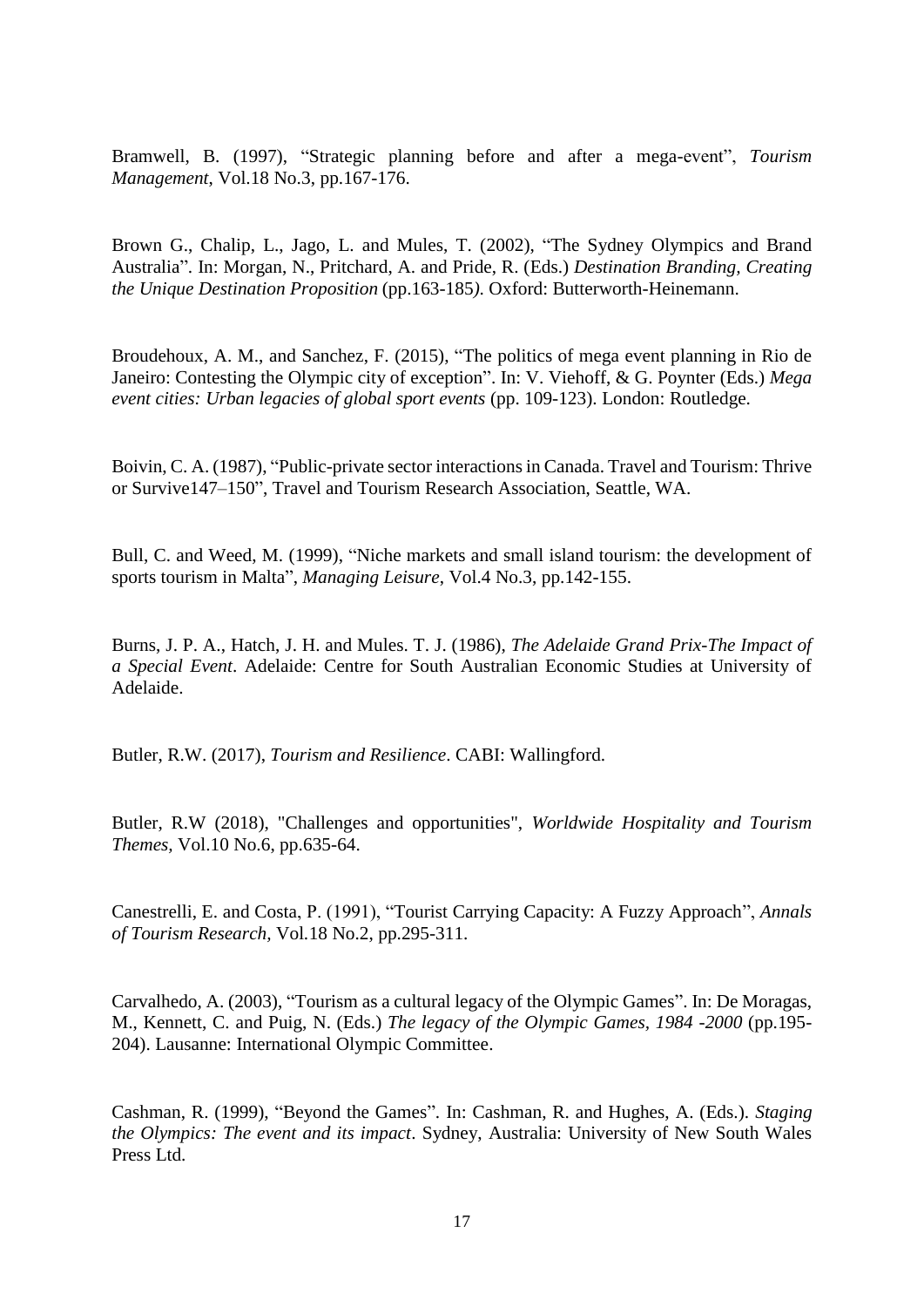Chalip, L., Green, C. and Vander Velden, L. (1998), "Sources of interest in travel to the Olympic Games", *Journal of Vacation Marketing*, Vol.4 No.1, pp.7-22.

Chalip, L. (2001), "Sport and tourism: capitalising on the linkage". In: Kluka, D. and Schilling, G. (Eds.). *Perspectives: The Business of Sport* (pp. 77-89). Meyer & Meyer, Oxford, UK.

Chalip, L. and Leyns, A. (2002), "Local business leveraging of a sport event: Managing and event for economic benefit", *Journal of Sport Management*, Vol.16 No.2, pp.132-158.

Chalip, L. (2004), "Beyond Impact: A General Model for Sport Event Leverage". In: Ritchie, W. B. and Adair, D. (Eds.) *Sport Tourism, Interrelationships, Impacts and Issues* (pp.226-252), Clevedon: Channel View Publications.

Chalip, L. and McGuirty, J. (2004), "Bundling sport events with the host destination", *Journal of Sport Tourism*, Vol.9 No.3, pp.267-28.

Chalip, L. and Costa, C. A. (2005), "Sport event tourism and the destination brand: Towards a general theory", *Sport in Society*, Vol.8 No.2, pp.218-237.

Chalip, L. and Heere, B. (2014), "Leveraging Sport Events: Fundamentals and Application to Bids". In: Henry, I and Ko, L. (Eds.) *Routledge Handbook of Sport Policy*. Oxon: Routledge.

Chen, N. (2012), "Branding national images: The 2008 Beijing Summer Olympics, 2010 Shanghai World Expo, and 2010 Guangzhou Asian Games", *Public Relations Review*, Vol.38 No.5, pp.731-745.

Choi, C.H. and Murray, I. (2010), "Resident attitudes toward sustainable community tourism", *Journal of Sustainable Tourism*, Vol.18 No.4, pp.575-594.

Colomb, C. and Novy, J. (2016), *Protest and Resistance in the Tourist City,* London: Routledge.

Creswell, J.W. (2013), *Qualitative Inquiry & Research Design: choosing among five approaches*, 3rd ed., London: SAGE Publications.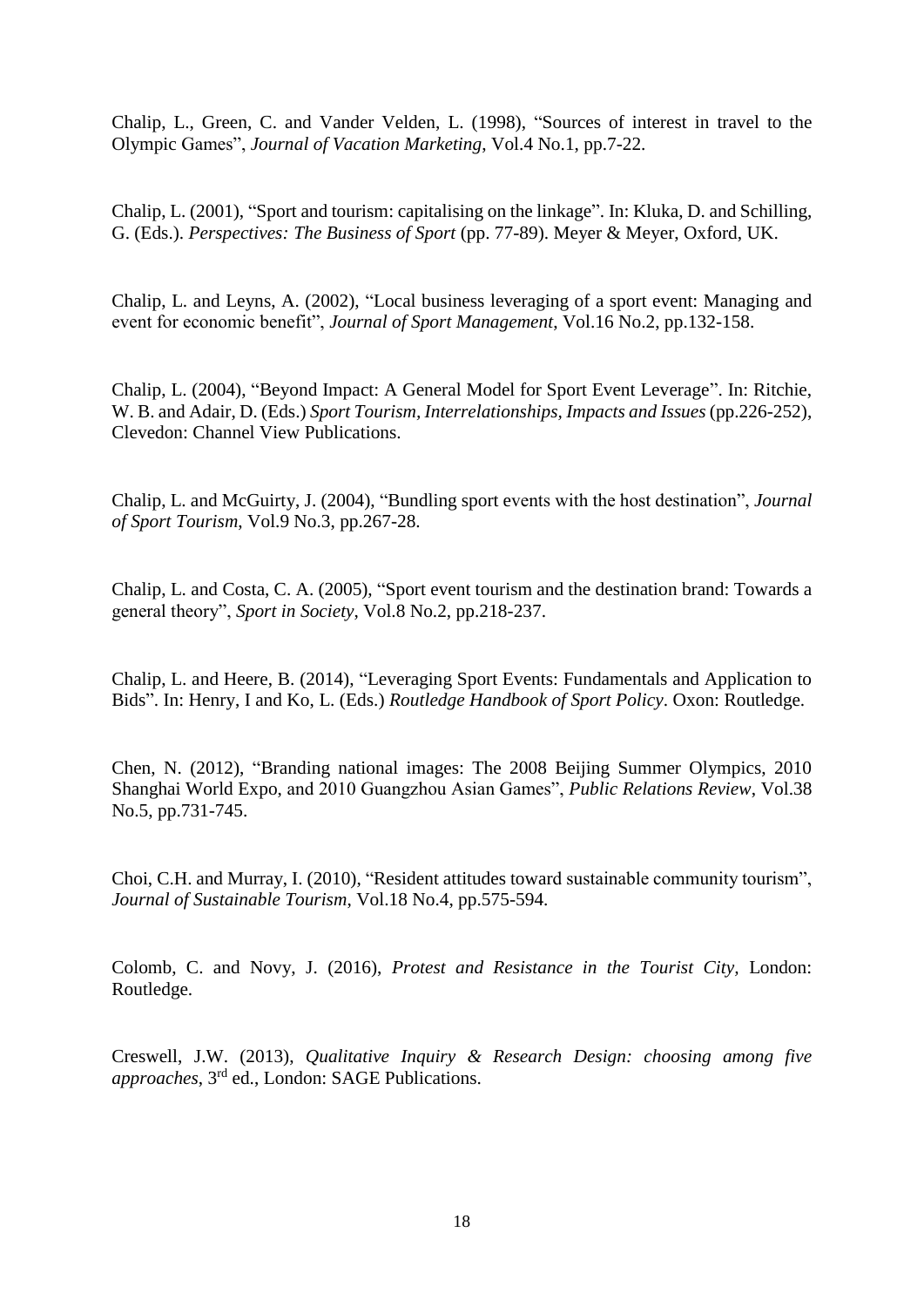Currie, G. and Delbosc, A. (2011), "Assessing Travel Demand Management for the Summer Olympic Games: Transportation Research Record", *Journal of the Transportation Research Board*, Vol.2245 No.1, pp.1-7.

Daniels, J.M., Norman, W.C. and Henry, S. M. (2004), "Estimating Income Effects of Sport Tourism Events", *Annals of Tourism Research*, Vol.31 No.1, pp.180-199.

Davis, E. and Spekman, R. (2004), *Extended enterprise; Gaining Competitive Advantage through Collaborative Supply Chains*. Financial Times Prentice Hall.

Denzin, N.K. and Lincoln, Y.S. (1998), *Collecting and interpreting Qualitative materials*. London: SAGE Publications.

Denzin, N. K. and Lincoln, Y.S. (2005), *The SAGE handbook of qualitative research*. Thousand Oaks, CA: SAGE Publications.

Delpy, L. (1992), "A profile of the 1992 summer Olympic Games spectator", Paper presented at the North American Society for the Sociology of Sport Conference, Toledo, Ohio.

Delpy, L. (1997), "A profile of the 1996 Summer Olympics spectator", Paper presented at the Twelfth Annual Conference of the North American Society for Sport Management, San Antonio, Texas.

Dickson, J.T., Benson, M.A. and Blackman, A.D. (2011), "Developing a framework for evaluating Olympic and Paralympic legacies", *Journal of Sport & Tourism*, Vol.16 No.4, pp.285-302.

Dwyer, L., Forsyth, P. and Spurr, R. (2004), "Evaluating tourism's economic effects: new and old approaches", *Tourism Management*, Vol.25 No.3, pp.307-317.

Dyer, J. (2000), *Collaborative advantage*. Oxford: Oxford University Press.

Essex, S. and Chalkley, B. (2004), "Mega-sporting events in urban and regional policy: A history of the Winter Olympics", *Planning Perspectives*, Vol.19 No.2, pp.201-204.

Faulkner, B., Tideswell, C. and Weston, A. (1998), "Leveraging tourism benefits from the Sydney 2000 Olympics: Keynote presentation, Sport management: Opportunities and change",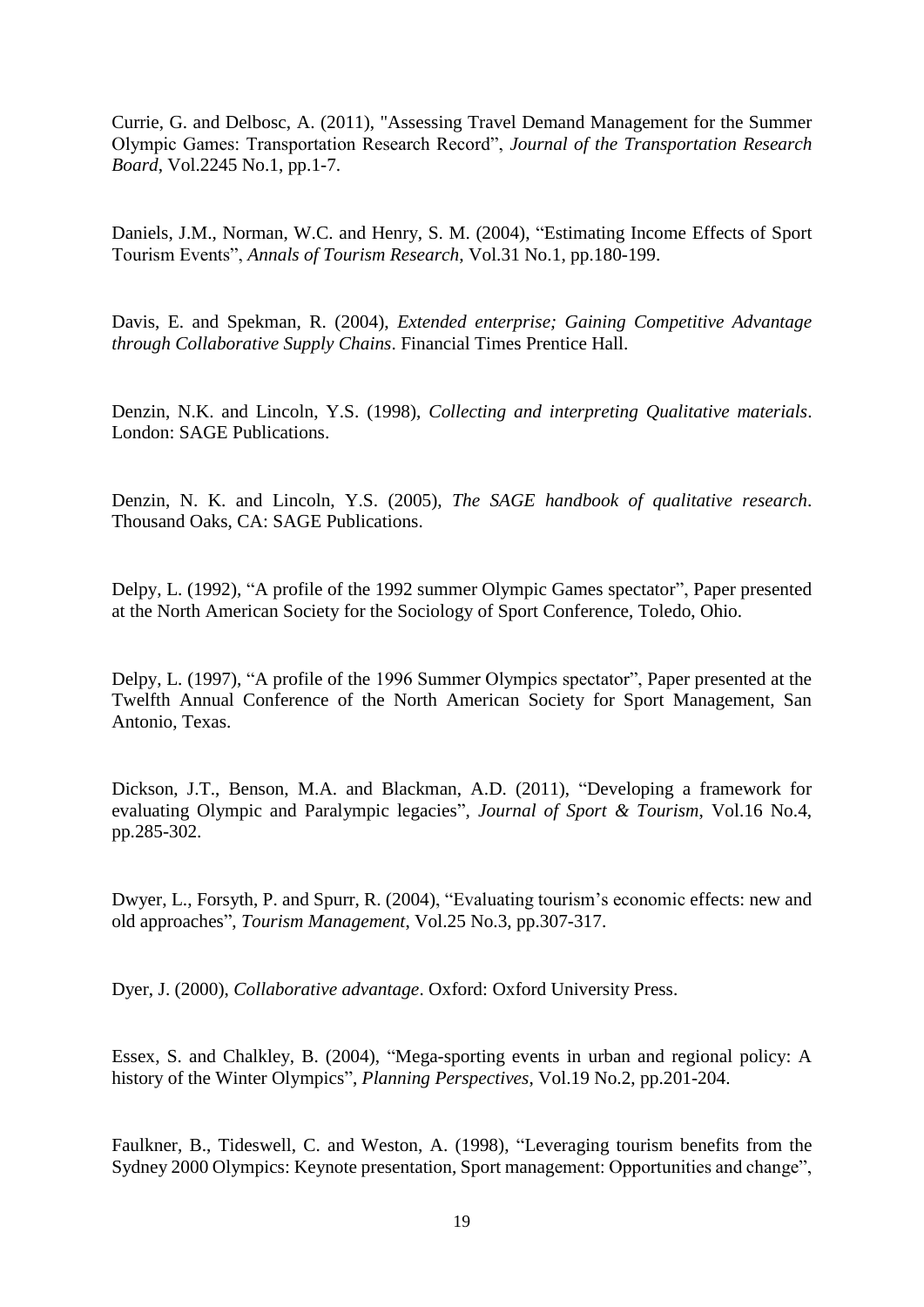Fourth annual conference of the sport management association of Australia and New Zealand, Gold Coast, Australia, 26-28 November.

Garau‐Vadell, B.J., Díaz‐Armas, R. and Gutierrez‐Taño, D. (2014), "Residents' Perceptions of Tourism Impacts on Island Destinations: A Comparative Analysis", *International Journal of Tourism Research*, Vol.16 No.6, pp.578-585.

Getz, D. (1991), *Festivals, Special Events, and Tourism*. New York: Van Nostrand Reinhold.

Getz, D. (1997), *Event Management and Event Tourism*. New York: Cognizant Communication Corporation.

Getz, D. (2008), "Event tourism: definition, evolution and research", *Tourism Management*, Vol.29 No.3, pp.403-428.

Gibson, H., Willming, C. and Holdank, A. (2003), "Small-Scale Event Sport Tourism: Fans as Tourists" *Tourism Management*, Vol. 24 No.2, pp.181-190.

Grix, J. (2012), "'Image' leveraging and sports mega-events: Germany and the 2006 FIFA World Cup", *Journal of Sport & Tourism*, Vol. 17 No. 4, pp.289-312.

Guba, E.G. and Lincoln, Y.S. (2005), "Paradigmatic controversies, contradictions, and emerging confluences". In: Denzin, N. K. and Lincoln, Y. S. (Eds.) *The SAGE handbook of qualitative research* (pp. 191-216), 3rd ed. Thousand Oaks, CA: SAGE Publications.

Gunn, C. A. (1988), *Tourism planning*. NY: Taylor & Francis.

Hall, C.M. (1992), *Hallmark Tourist Events-Impacts, Management and Planning*. London: Belhaven Press.

Hede, A. (2005), "Sports-events, tourism and destination marketing strategies: an Australian case study of Athens 2004 and its media telecast", *Journal of Sport & Tourism*, Vol.10 No.3, pp.187-200.

Higham, J. (2007), "Sport tourism destinations: issues, opportunities and analysis". In: Higham, J. (Ed), *Sport Tourism Destinations: Issues, Opportunities and Analysis* (pp.1-14). London: Routledge.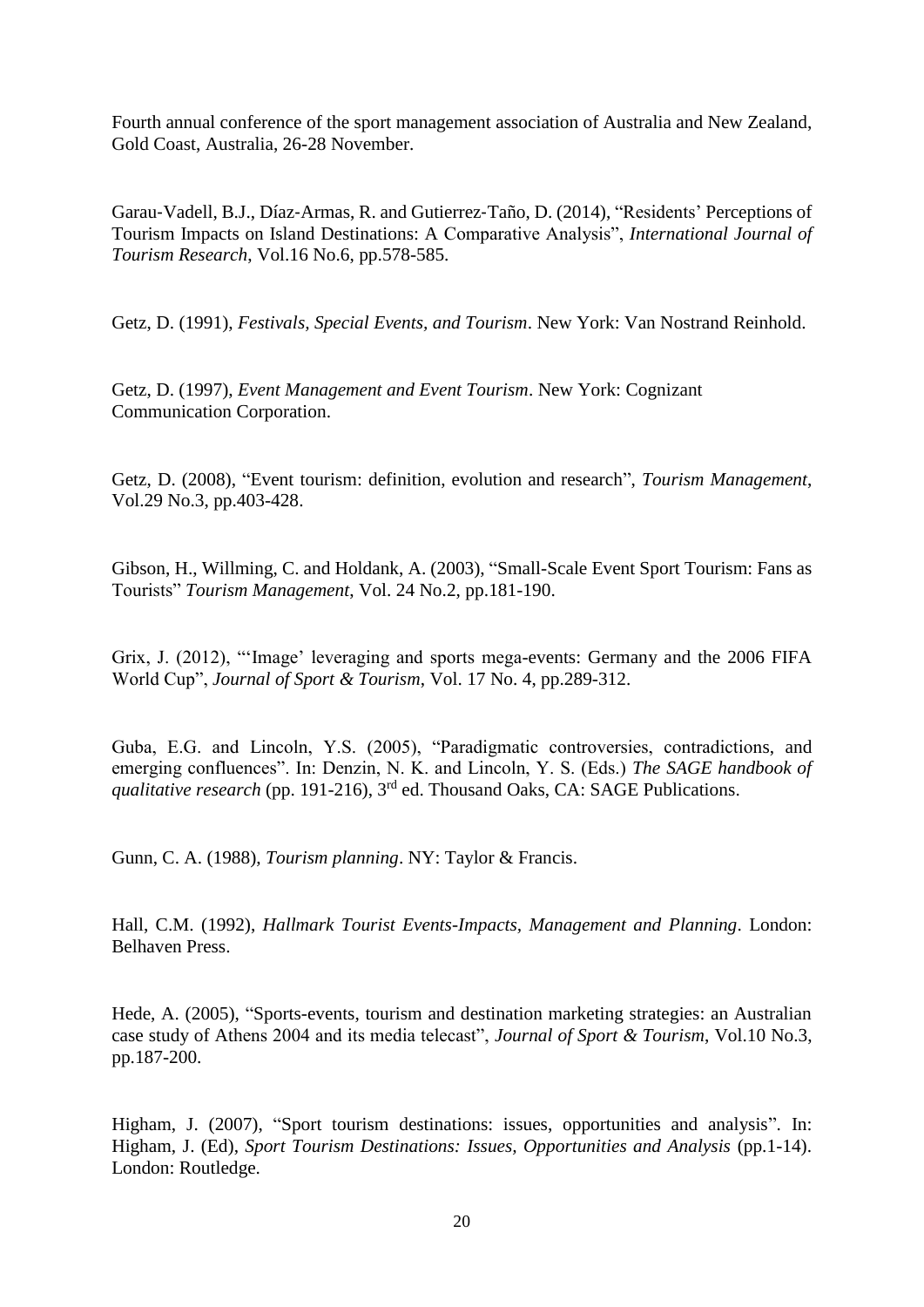Horne, J. and Manzenreiter, W. (2006), "An introduction to the sociology of sports megaevents", *The Sociological Review*, Vol.54 No.2, pp.1-24.

Holloway, I. and Wheeler, S. (2010), *Qualitative Research for Nursing and Healthcare*. Oxford: Wiley-Blackwell.

International Olympic Committee. (1997), *Olympic Market Research Analysis Report*. Lausanne, Switzerland: International Olympic Committee.

Jaakeon, R. (1986), "Second-Home Domestic Tourism", *Annals of Tourism Research*, Vol.13 No.3, pp.367-391.

Jarvie, G. (2008), "Narrowing the gap through sport, education and social capital?" In: M. Nicholson and R. Hoye (Eds.), *Sport and social capital*. Amsterdam: Elsevier.

Jutbring, H. (2014), "Encoding destination messages in media coverage of an international event: A case study of the European athletics indoor championships", *Journal of Destination Marketing & Management*, Vol.3 No.1, pp.29-36.

Kang, S. and Perdue, R. (1994), "Long-term impact of a mega-event on international tourism to the host country: a conceptual model and the case of the 1988 Seoul Olympics", *The Journal of International Consumer Marketing*, Vol.6 No.3/4, pp.205-225.

Kim, M., Kim, M.K. and Odio, M.A. (2010), "Are you proud? The influence of sport and community identity and job satisfaction on pride of mega-event volunteers", *Event Management,* Vol.14 No.2, pp.127-136.

King, C., Chen, N. and Funk, C.D. (2015), "Exploring Destination Image Decay: A Study of Sport Tourists' Destination Image Change after Event Participation", *Journal of Hospitality and Tourism Research*, Vol.39 No.1, pp.3-31.

Lindberg, K. and Johnson, L.R. (1997), "Modeling resident attitudes toward tourism", *Annals of Tourism Research*, Vol.24 No.2, pp.402-424.

Madrigal, R. (1995), "Residents' Perceptions and the Role of Government", *Annals of Tourism Research*, Vol.22 No.1, pp. 86-102.

Mason, J. (2002), *Qualitative Researching*, 2<sup>nd</sup> ed. London: SAGE Publications.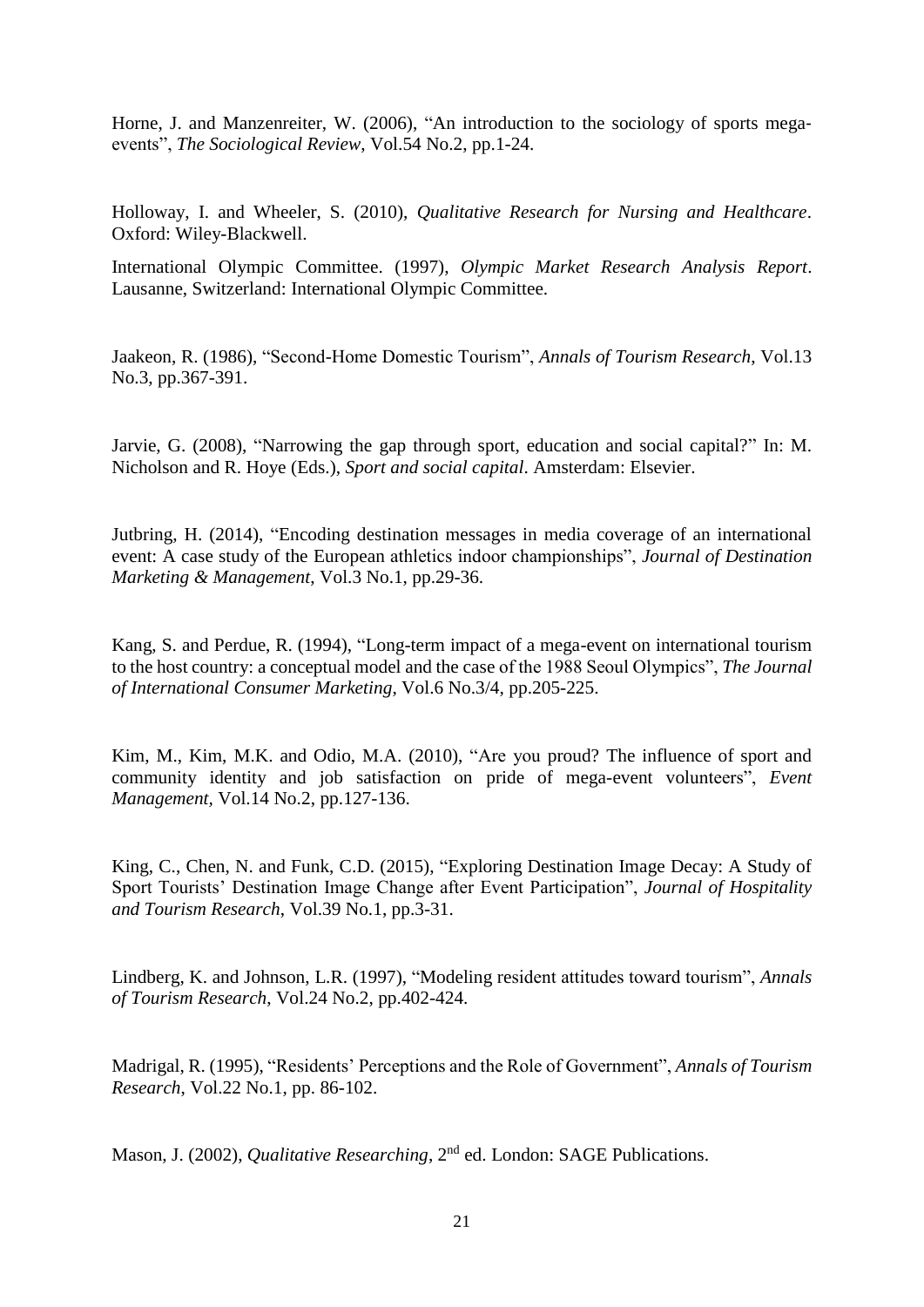March, R. and Wilkinson, I. (2009), "Conceptual tools for evaluating tourism partnerships", *Tourism Management,* Vol.30 No.3, pp.455-462.

McCool, F.S. and Lime, W.D. (2001), "Tourism Carrying Capacity: Tempting Fantasy or Useful Reality?" *Journal of Sustainable Tourism*, Vol.9 No.5, pp.372-388.

Madrigal, R. (1995), "Residents' Receptions and the Role of Government" *Annals of Tourism Research*, Vol.22 No.1, pp.86-102.

Milano,C. (2017), "*Overtourism and Tourismphobia: Global trends and local contexts*", Barcelona, Ostelea School of Tourism and Hospitality.

Mitchell, R.K., Agle, B.R. and Wood, D.J. (1997), "Theory of Stakeholder Identification and Salience: Defining the Principle of Who and What Really Counts", *The Academy of Management Review*, Vol.22 No.4, pp.853-886.

Minnaert, L., Maitland, R. and Miller, G. (2007), "Social Tourism and its Ethical Foundations", *Tourism Culture & Communication*, Vol.7 No.1, pp.7-17.

Minnaert, L., Maitland, R. and Miller, G. (2009), "Tourism and Social Policy: The Value of Social Tourism", *Annals of Tourism Research*, Vol.36 No.2, pp.316-334.

Mhanna, R., Blake, A. and Jones, I. (2017), "Challenges Facing Immediate Tourism Leveraging: Evidence from the London 2012 Olympic Games", *Managing Sport and Leisure*, Vol.22 No2, pp.147-165.

Mhanna, R., Blake, A. and Jones, I. (2018), "Sponsor Right Protection at Mega Events - Examples from the London 2012 Olympic Games". In: Seraphin, H. and Korstanje, M. (Eds) *International Event Management Bridging the Gap Between Theory and Practice* (pp.65-80), Nova Science.

Muler Gonzáles, V., Coromina, L. and Galí, N. (2018), "Overtourism: residents' perceptions of tourism impact as an indicator of resident social carrying capacity - case study of a Spanish heritage town", *Tourism review*, Vol.73 No.3, pp.277-296.

Mules, T. and Faulkner, B. (1996), "An economic perspective on special events", *Tourism Economics*, Vol.2 No.2, pp.107-117.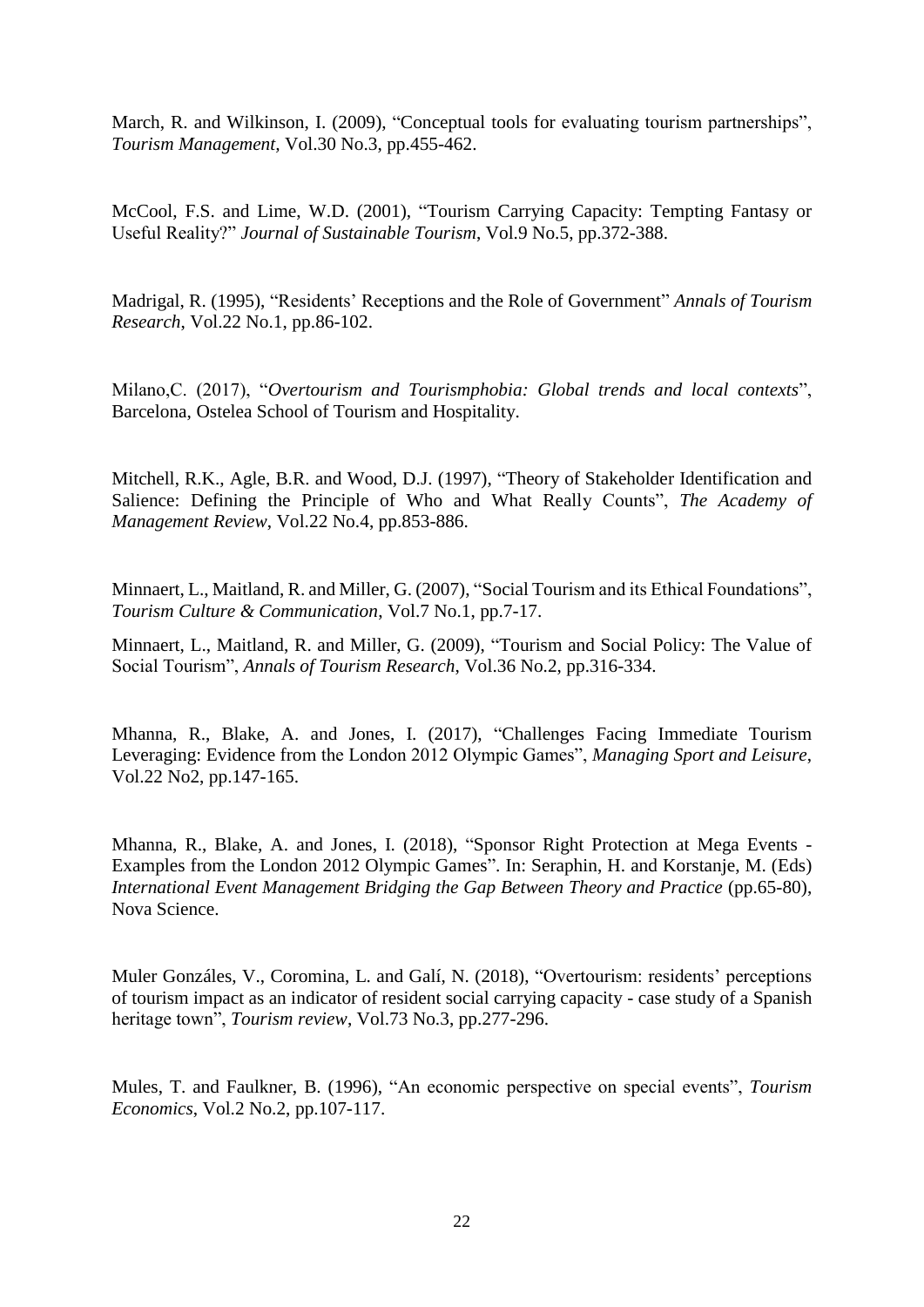Neirotti, D.L., Bosetti, A.H. and Teed, C.K. (2001), "Motivation to Attend the 1996 Summer Olympic Games", *Journal of Travel Research*, Vol.39 No.1, pp.327-331.

Pavlovich, K. (2003), "The evolution and transformation of a tourism destination network: the Waitomo Caves, New Zealand", *Tourism Management*, Vol.24 No.2, pp. 203-216.

Perkins, H.C. and Thorns, D.C. (2004), "Gazing or Performing? Reflections on Urry's Tourist Gaze in the Context of Contemporary Experience in the Antipodes", *International Sociology*, Vol.16 No.2, pp.185-204.

Preuss, H. (2004*), The economics of staging the Olympics: A comparison of the Games 1972- 2008*. Northampton, MA: Edward Elgar Publishing Limited.

Preuss, H. (2007), "The Conceptualisation and Measurement of Mega Sport Tourism", *Journal of Sport & Tourism*, Vol.12 No.3/4, pp.207-228.

O'Brien, D. and Chalip, L. (2008), "Sport events and strategic leveraging: Pushing towards the triple bottom line". In: Woodside A. G. and Martin, D. (Eds.) *Tourism Management: Analysis, Behaviour and Strategy* (pp.318-338). Oxfordshire: CAB International.

Ok-Lyu, S. and Hyoung-Han, J. (2017), "Assessing preferences for mega sports event travel products: A choice experimental approach", *Current Issues in Tourism*, Vol.20 No.7, pp.740- 758.

Oppenheim, A.N. (2000), *Questionnaire design, interviewing and attitude measurement*. London: Continuum.

Raco, M. and Tunney, E. (2010), "Visibilities and invisibilities in urban development: Small business communities and the London Olympics 2012", *Urban Studies*, Vol.47 No.10, pp. 2069-2091.

Richardson, D. (2017), "*Suffering the strain of tourism*", available at: [https://www.ttgmedia.com/wtm/wtm-news/wtm-2017-europe-suffering-the-strain-of-tourism-](https://www.ttgmedia.com/wtm/wtm-news/wtm-2017-europe-suffering-the-strain-of-tourism-12206)[12206](https://www.ttgmedia.com/wtm/wtm-news/wtm-2017-europe-suffering-the-strain-of-tourism-12206) (accessed on 28th March 2019).

Ritchie, J.R.B. (1984). "Assessing the impact of hallmark events: Conceptual and research issues", *Journal of Travel Research*, Vol.23 No.1, pp.2-11.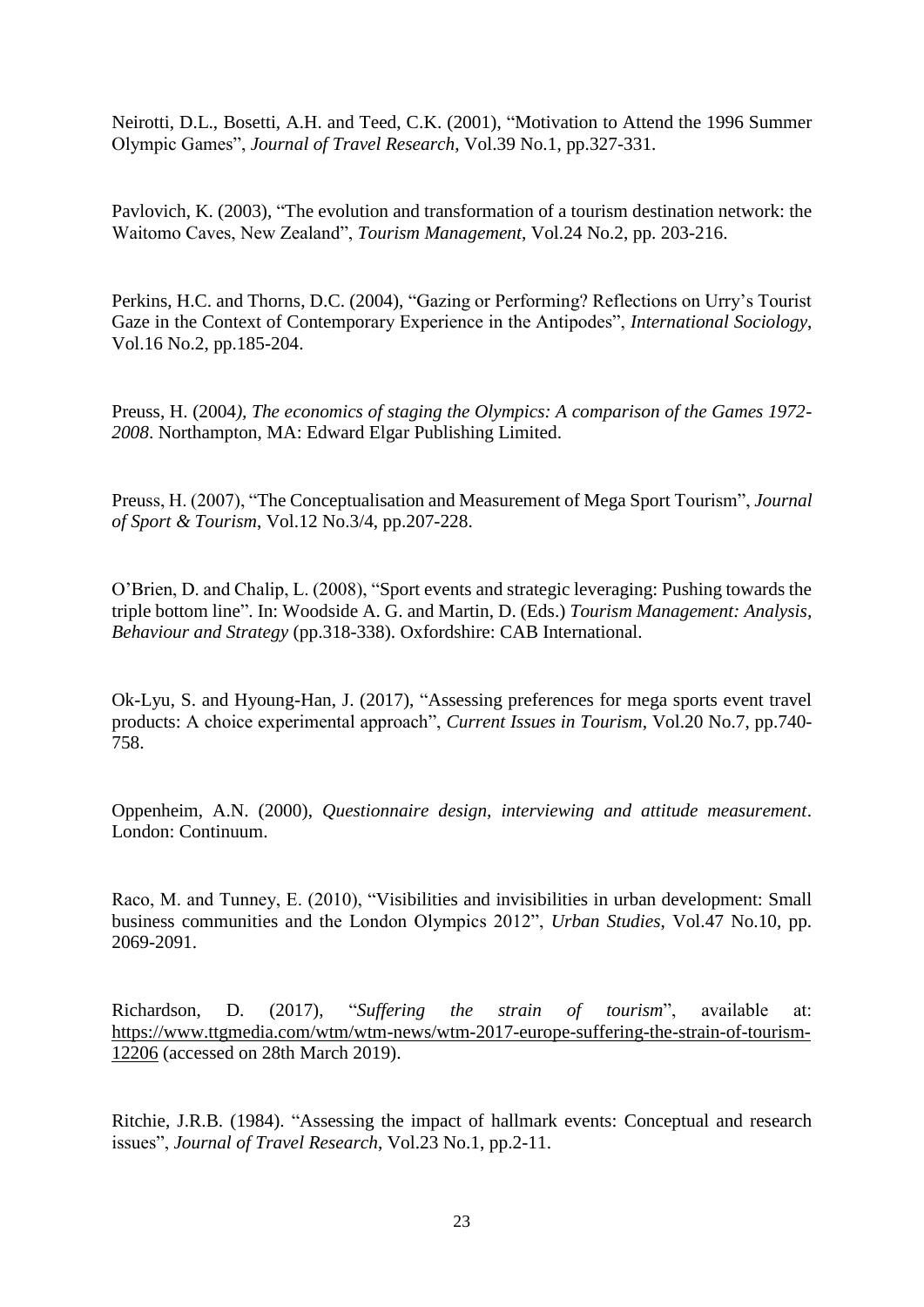Ritchie, J.R.B. (1996), "How special are special events? An impact study of the National Mutual New Zealand Masters Games on Dunedin's economy". In: Kearsley, G. (Ed.) *Tourism down under II; Towards a more sustainable tourism* (PP.73-79). Centre for Tourism: University of Otago, Dunedin.

Roult, R., Adjizian, J. and Auger, D. (2016), "Tourism conversion and place branding: the case of the Olympic Park in Montreal", *International Journal of Tourism Cities*, Vol.2 No.1, pp.77- 93.

Schulenkorf, N. and Schlenker, K. (2017), "Leveraging sport events to maximize community benefits in low- and middle-income countries", *Event Management*, Vol.21 No.2, pp.217-231.

Seraphin, H., Butcher, B. and Korstanje, M. (2017), "Challenging the negative images of Haiti at a pre-visit stage using visual online learning materials", *Journal of Policy Research in Tourism, Leisure and Events*, Vol.9 No. 2, pp.169-18.

Seraphin, H., Sheeran, P. and Pilato, M. (2018a), "Over-tourism and the fall of Venice as a destination", *Journal of Destination Marketing & Management*, Vol.9, pp.374-376.

Seraphin, H., Gowreesunkar, V., Zaman, M. and Bourliataux-Lajoinie, S. (2018b), "Community based festivals as a tool to tackle tourismphobia and antitourism movements", *Journal of Hospitality and Tourism Management,* <https://doi.org/10.1016/j.jhtm.2018.12.001>

Sharpley, R. (2014), "Host perceptions of tourism: A review of the research", *Tourism Managemen*t, Vol.42, pp.37-49.

Singh, T. (2018), "Is over-tourism the downside of mass tourism?, *Tourism Recreation Research, Vol.43 No.4,* pp.415-416*.*

Smith, A. (2012), *Events and urban regeneration: The strategic use of events to revitalise cities*. New York: Routledge.

Smith, A. (2014), "Leveraging sport mega-events: New model or convenient justification?" *Journal of Policy Research in Tourism, Leisure and Events*, Vol.6 No.1, pp.15-30.

Solberg, H.A. and Preuss, H. (2007), "Major Sport Events and Long-Term Tourism Impacts", *Journal of Sport Management*, Vol.21 No.2, pp. 215-236.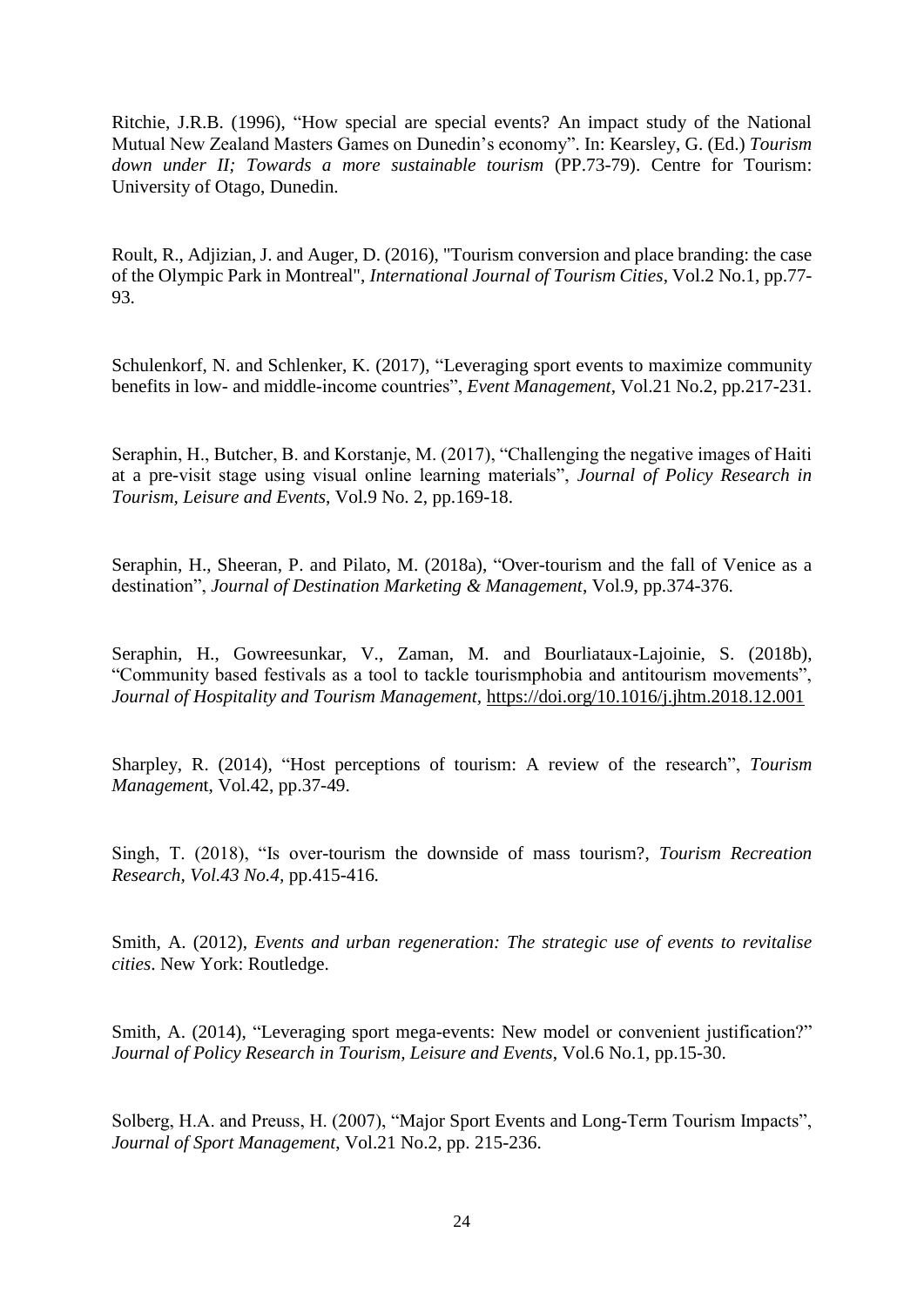Stevens, B. (1988), "Co-operative activities in competitive markets. Tourism research: Exploring boundaries". Travel and Tourism Research Association, 139-141 (Montreal).

Spencer, L., Ritchie, J. and O'Conner, W. (2003), "Analysis: Practices, Principles and Processes". In: Ritchie, J. and Lewis, J. (Eds.) *Qualitative Research Practice: a guide for social science students and researcher*s (pp. 199-218). London: SAGE Publications.

Van Den Borg, J., Costa, P. and Gotti, G. (1996), "Tourism in European Heritage Cities", *Annals of Tourism Research*, Vol.23, No.2, pp. 306-321.

Verbole, A. (2003), "Networking and partnership building for rural tourism development". In: Hall, L. Roberts, D. and Mitchell, M. (Eds.) *New directions in rural tourism*. Burlington: Ashgate.

VisitEngland., 2010. England: *A Strategic Framework for Tourism* 2010-2020. London: VisitEngland.

Walliman, N. (2011), *Research methods: the basics*. Abingdon: Routledge.

Weed, M. (2006), "The Story of an Ethnography: The Experience of Watching the 2002 World Cup in the Pub", *Soccer & Society*, Vol.7 No.1, pp.76-95.

Weed, M. (2008), *Olympic tourism*. Oxford: Butterworth-Heinemann.

Wilkinson, I. (2008), *Business relating business: Managing organisational relations and network*s. London: Edward Elgar.

VanWynsberghe, R. (2016), "Applying event leveraging using OGI data: A case study of Vancouver 2010". *Leisure Studies*, Vol.35 No.5, pp.583–599

Yin, R.K. (2009), *Case Study Research: Design and Methods*, 4<sup>th</sup>ed. London: SAGE Publications.

Zelenka, J. and Kacetl, J. (2014), "The Concept of Carrying Capacity in Tourism", *Amfiteatru Economic Journal*, Vol.16, No.36, pp. 641-654.

Ziakas, V. (2014), "Planning and leveraging event portfolios: Towards a holistic theory", *Journal of Hospitality Marketing & Management*, Vol.23 No.3, pp.327- 356.